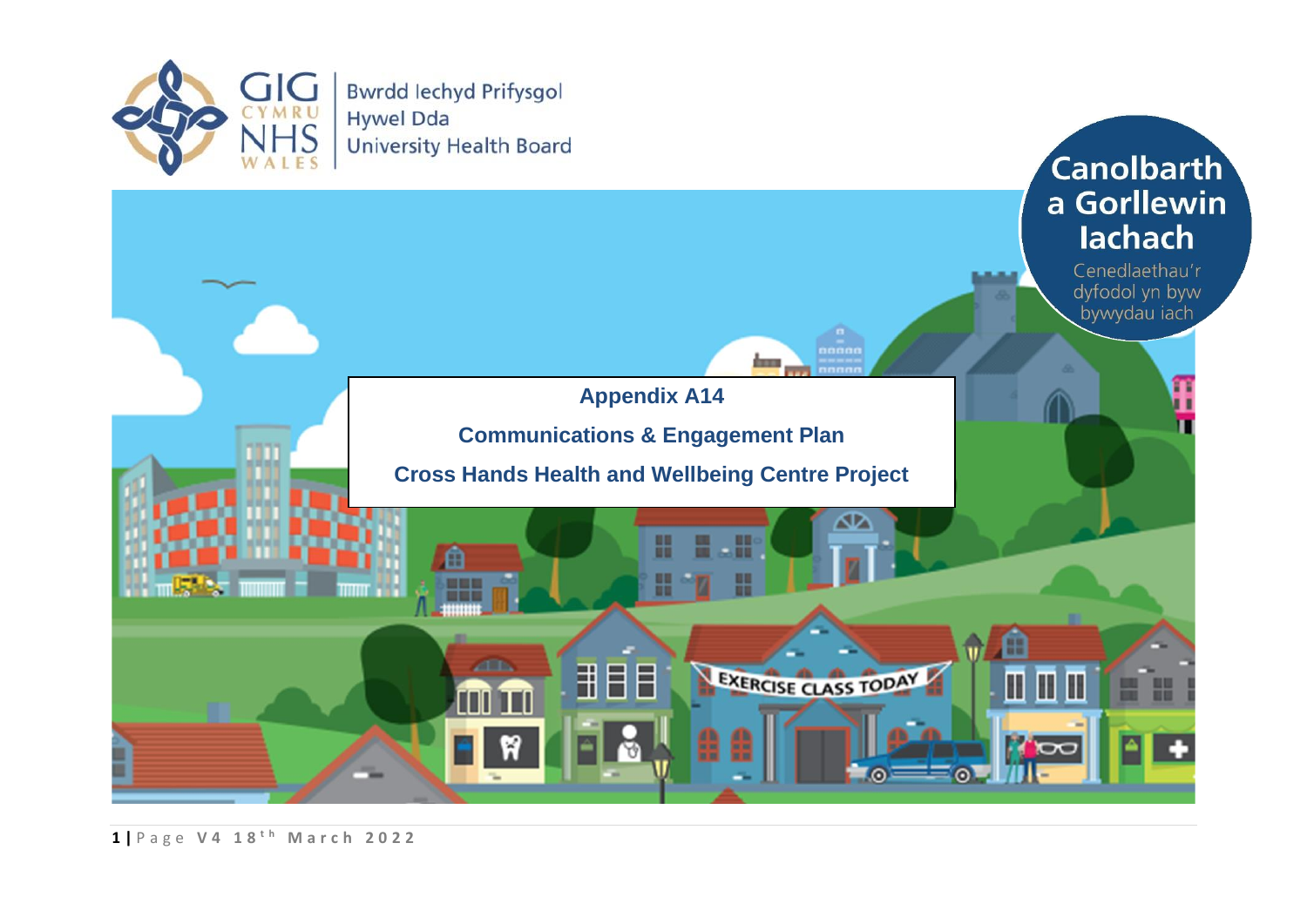

## **Communications and Engagement Plan for Cross Hands Health and Wellbeing Centre**

## **Background**

This development aims to provide a sustainable solution for the continued provision of primary and community health and social care which will make a difference to the health and well-being of present and future generations living in the Amman Gwendraeth area.

As a core element of the proposals developed for Hywel Dda University Health Board's Transforming Clinical Services (TCS) programme and the subsequent A Healthier Mid and West Wales Strategy (AHMWW), the Cross Hands Health and Wellbeing Centre is a key deliverable of this future model of care.

Deficiencies exist within the current facilities, including deteriorating buildings, cramped working conditions, capacity constraints with no potential for expansion. These deficiencies are creating significant problems for GP contractors and community health services in the area including:

- The need to work across a number of sites, resulting in fragmented services that create operational challenges and do not align with the future model of care outlined within the Healthier Mid and West Wales Strategy;
- Insufficient capacity to accommodate the workforce required to meet current and increasing demand in the area;
- Inability to address ongoing workforce sustainability issues; and
- Ongoing challenges in delivering quality and safe services from ageing facilities.

Clearly, continuing with existing arrangements is not an option if we are to provide sustainable, high quality, and safe services that meet the needs of local people and allow us to deliver our local and national strategy.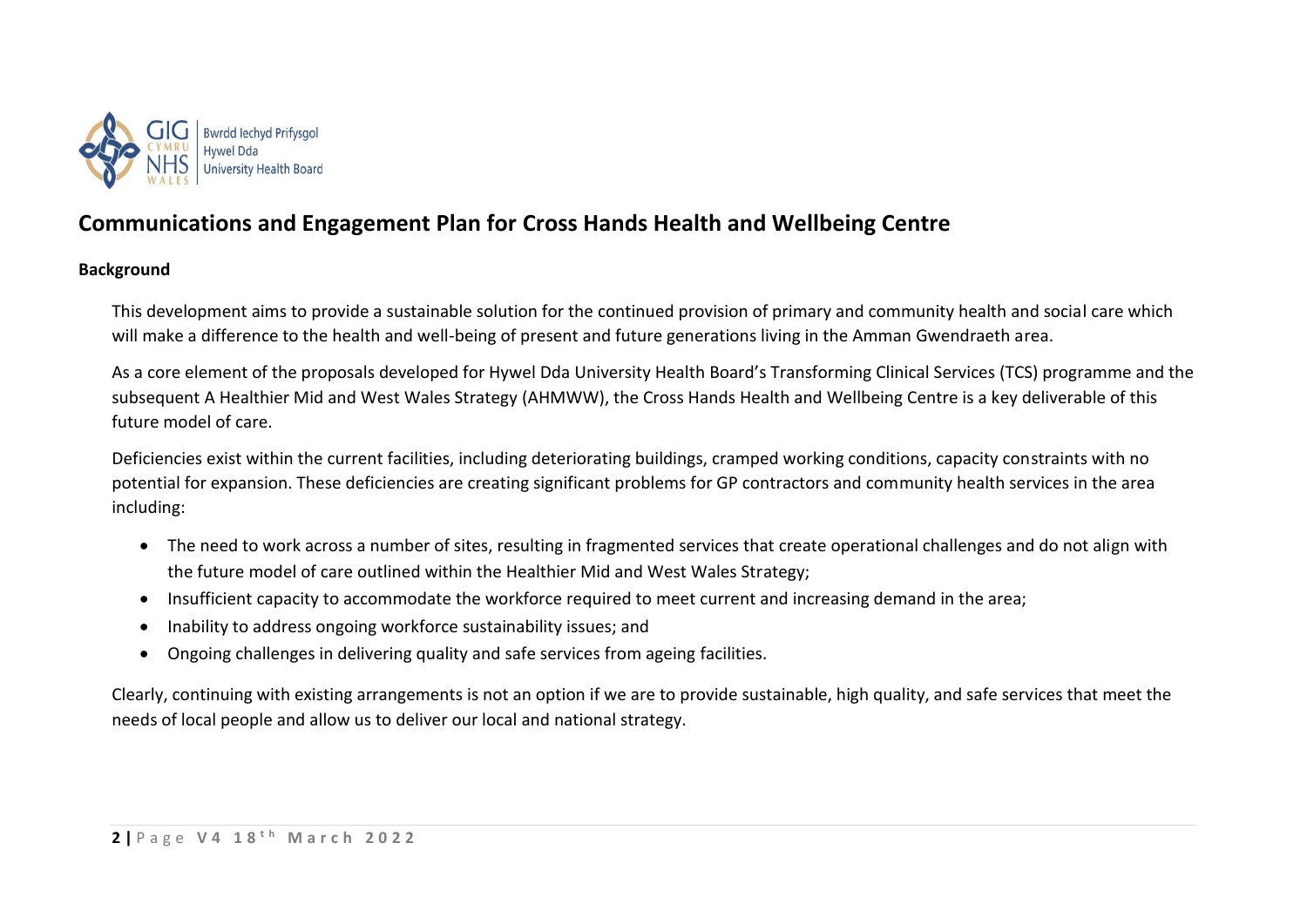Hywel Dda University Health Board (HDUHB) is leading the project in partnership with Carmarthenshire County Council and the two local GP Practices; Tumble and Penygroes. In addition to this, other service providers are involved in the co-production of proposals including, Dyfed Powys Police and Third Sector partners.

Following discussions with the Welsh Government's Capital and Facilities Division, the health board is requesting approval from Welsh Government to progress with an Outline Business Case (OBC) for this project.

The scope of services proposed at the Cross Hands Health and Wellbeing Centre, refreshed following the Covid pandemic and for OBC resubmission in Spring 2022 have been provided below for information.

| <b>Core clinical services</b>            |                                                                           | <b>Supplementary services</b>                                              | <b>Other services</b>                                                   |
|------------------------------------------|---------------------------------------------------------------------------|----------------------------------------------------------------------------|-------------------------------------------------------------------------|
|                                          | (Scope A)                                                                 | (Scope B)                                                                  | (Scope C)                                                               |
| <b>GMS Services</b><br><b>GMS Tumble</b> |                                                                           | <b>Early Years Integrated</b><br>Centre                                    | <b>Police</b><br>Police (capital funding                                |
|                                          | <b>GMS Penygroes</b><br><b>Community Health Services</b>                  | Community-based<br>service to families for                                 | available)<br><b>Carmarthenshire County</b>                             |
|                                          | <b>Specialist Care Chronic</b><br>Conditions                              | children aged 0-12<br><b>Audiology</b>                                     | Council<br>Library/Community                                            |
|                                          | Midwives, Health<br><b>Visitors, District Nursing</b><br>Teams, Community | Audiology, Adult and<br>Paediatric Community.<br><b>Community Pharmacy</b> | resource centre (fitting<br>and equipping capital<br>funding available) |
|                                          | Children's Nursing                                                        | Wide range of enhanced<br>services                                         | Café / refreshment area<br>$\bullet$                                    |
|                                          | Therapies: Physio, OT,<br><b>SALT and Dietetics</b>                       | Other space                                                                |                                                                         |
|                                          | Lymphoedema<br>Podiatry                                                   | Social Community Care<br>shared space<br>(community run events)            |                                                                         |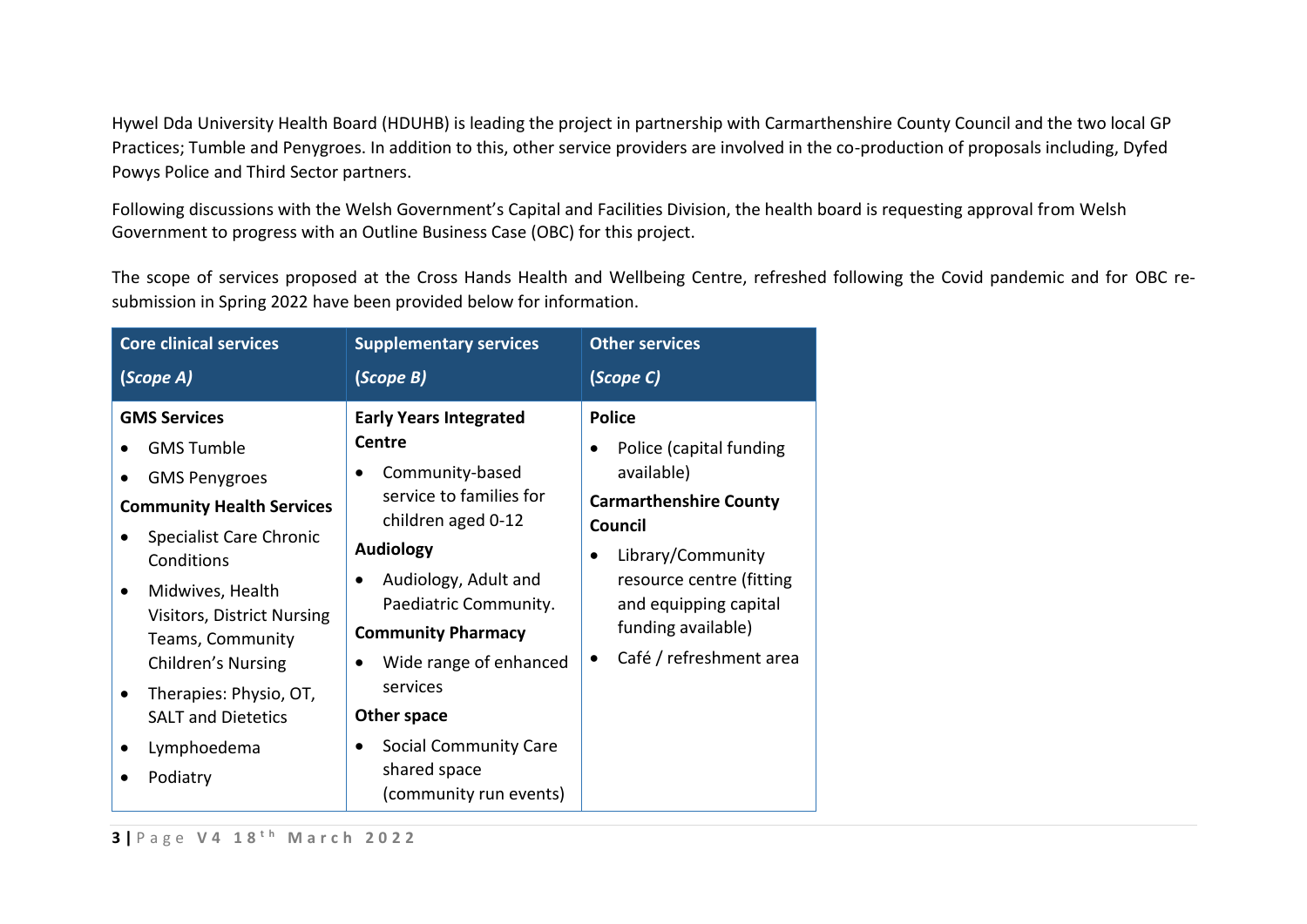| <b>Mental Health</b>                            | Third Sector shared     |  |
|-------------------------------------------------|-------------------------|--|
| <b>CRT Duty Team</b>                            | space                   |  |
| <b>Universities</b>                             | Research and Innovation |  |
| Undergraduate and<br>postgraduate<br>placements | Social Prescribing      |  |

### **Aims and objectives of the Communications and Engagement Plan**

- To engage internal and external stakeholders in the development of the Cross Hands Community Hub Project and ensure clear, regular and timely communications on progress
- To promote the Project for the University Health Board, local authority, local GP Practices and third sector partners as well as other service providers involved in the co-production of proposals, including Dyfed Powys Police and Third Sector partners
- To promote and publicise a critical element of the health board's Transforming Clinical Services (TCS) and subsequent Healthier Mid and West Wales Strategy, predicated on the need to redesign services to focus on population health via a network of community hubs, where integrated health and care services can be provided in one location
- Raise awareness amongst our people of the opportunities to participate and share views that will shape health and care
- Facilitate ongoing engagement with patients, carers, staff, public and wider stakeholders and ensure their views are shared and considered by the organisation
- Target those most affected by the proposed service changes through engagement methods best suited to the key groups
- Provide a range of opportunities, taking account of accessibility, for our staff and key stakeholders to give their views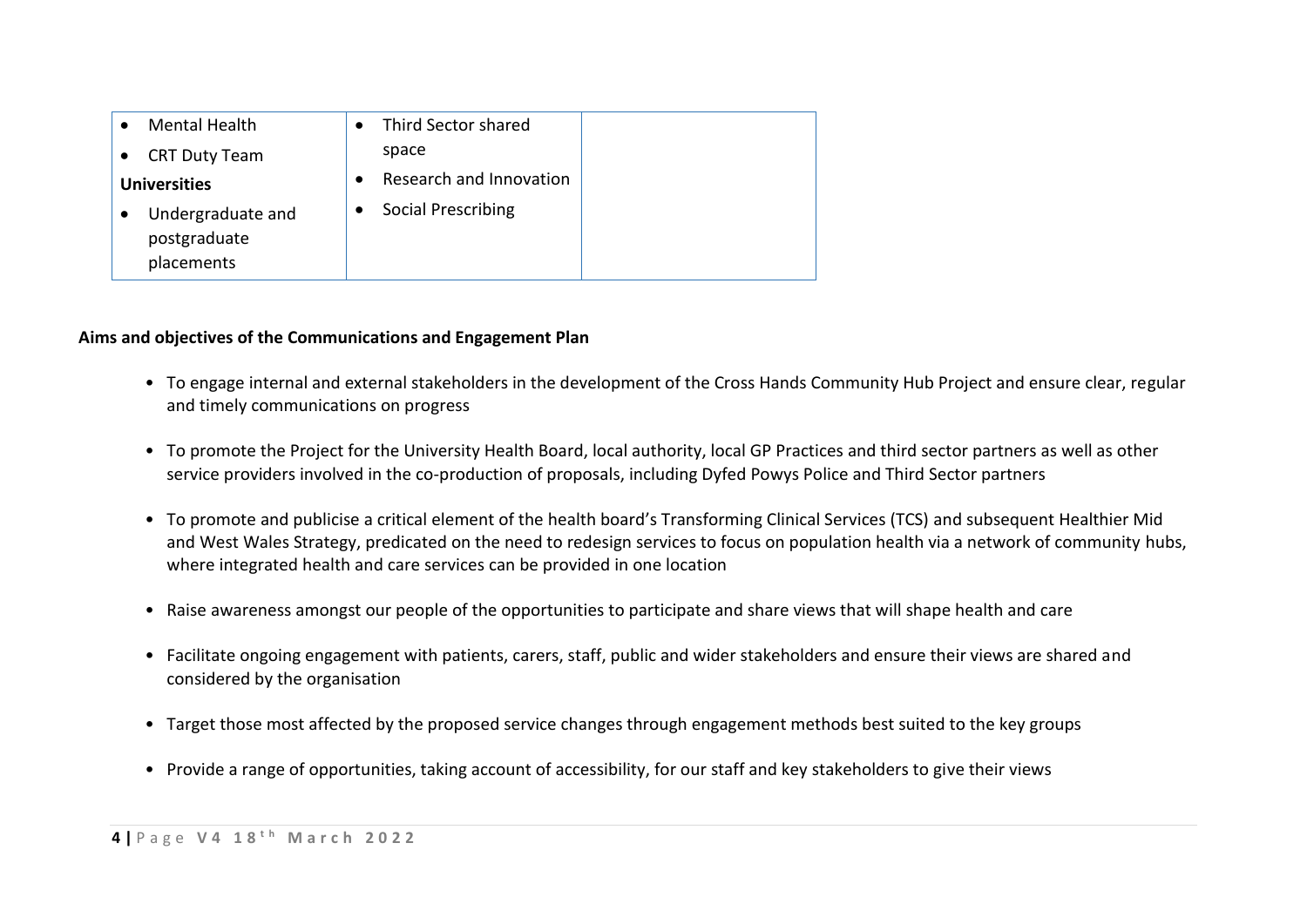- Communicate significant developments and key milestones towards A Healthier Mid and West Wales and resulting projects so people feel informed about developments in health and care
- Build awareness of the actions taken to reach the long-term vision, including case for change, how we arrived at this point and the next steps

These objectives span programmes of work from clinical pathway redesign, capital projects, and integration of care.

### **Communications and Proposed approach for engagement activity**

As a whole organisation and following our engagement and consultation work on the Healthier Mid and West Wales Strategy, we are committed to designing and delivering communications and engagement according to our principles of being safe, sustainable, accessible, and kind.

We have developed frameworks for both communications and engagement to set the purpose of what we do and how we do business, these are included in our Communications and Engagement strategy for the Healthier Mid and West Wales Programme. Our approach is underpinned by a commitment to target the seldom heard and engage in ways that are sensitive and appropriate to their needs and in this way, we will be most likely to meet the needs of our entire population.

A high level stakeholder mapping and analysis exercise will be undertaken.

Any approach will need to accommodate the extensive approach encompassing the wider population together with targeted activity around those potentially most affected, as identified by the stakeholder mapping.

The purpose of the engagement exercise is to:

- Provide opportunities for our patients, citizens, service users, carers, staff, seldom heard groups, key stakeholders and wider stakeholders to give their views
- To raise awareness of the engagement and provide opportunities for feedback.
- Target identified stakeholders through engagement methods that are most appropriate for these groups.
- Identify appropriate engagement and communication tools and methods to effectively engage.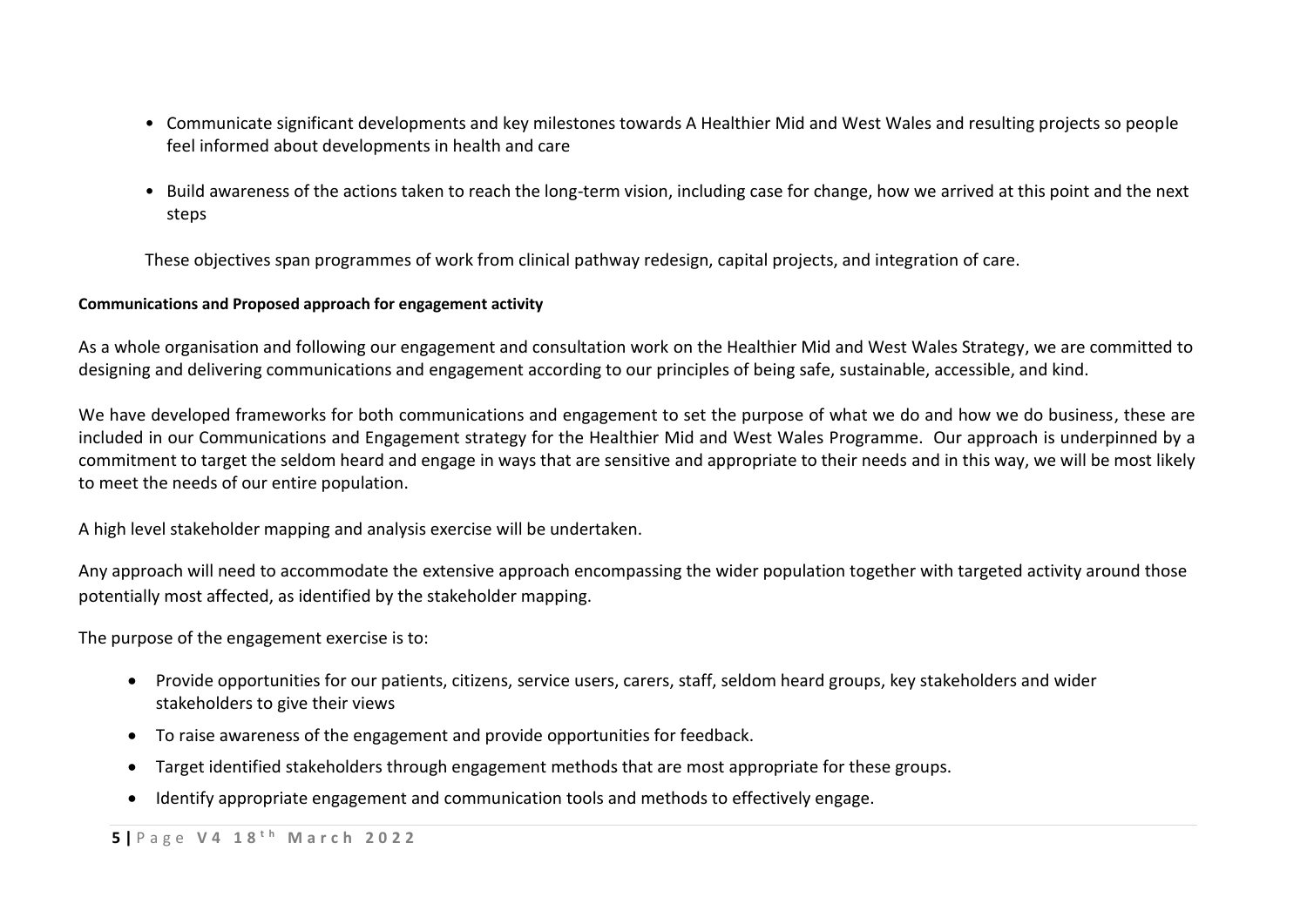The communications and engagement activity period for this work will take place throughout the lifecycle of the project.

This period will provide those who are interested in the work to have an opportunity to engage or participate through various methods (that will be identified for each appropriate stage) that can be completed virtually online, by paper copy or by phone.

This document is a live document and will be updated regularly.

| <b>Method</b>             | Rationale                                                      |                                                                                                                                                                                                                                                                                                                                                                  |                               |                                          |                                 |
|---------------------------|----------------------------------------------------------------|------------------------------------------------------------------------------------------------------------------------------------------------------------------------------------------------------------------------------------------------------------------------------------------------------------------------------------------------------------------|-------------------------------|------------------------------------------|---------------------------------|
| <b>Communications and</b> |                                                                | Appropriate Communications will be developed and Engagement will take place during key milestones of the                                                                                                                                                                                                                                                         |                               |                                          |                                 |
| engagement period         | lifecycle of Capital Projects:                                 |                                                                                                                                                                                                                                                                                                                                                                  |                               |                                          |                                 |
|                           | <b>OBC</b><br><b>FBC</b>                                       |                                                                                                                                                                                                                                                                                                                                                                  |                               |                                          |                                 |
|                           | <b>OBC</b> process                                             | <b>Refreshed Design</b><br>Approval                                                                                                                                                                                                                                                                                                                              | <b>FBC Process</b>            | <b>Construction</b>                      | <b>Commissioning</b>            |
|                           | transportation).<br>Stakeholder updates<br>Regular staff comms | Engagement exercise – drop in events held for general public July 2019 to inform our thinking and to feed-back<br>directly into the development of these areas (e.g., suggestions for wellbeing classes such as yoga or concerns over<br>Separate plan to be developed for continued comms and engagement including:<br>Public updates (digital and non-digital) |                               |                                          |                                 |
|                           | On key planning and<br>construction<br>milestones:             | Stage 2 - Concept<br>Design<br>Remobilisation                                                                                                                                                                                                                                                                                                                    | Stage 3 - Technical<br>Design | Stage 4 -<br>Construction<br>Sod cutting | Commissioning<br>'Go live' date |

## **Engagement and Communications methods employed and rationale**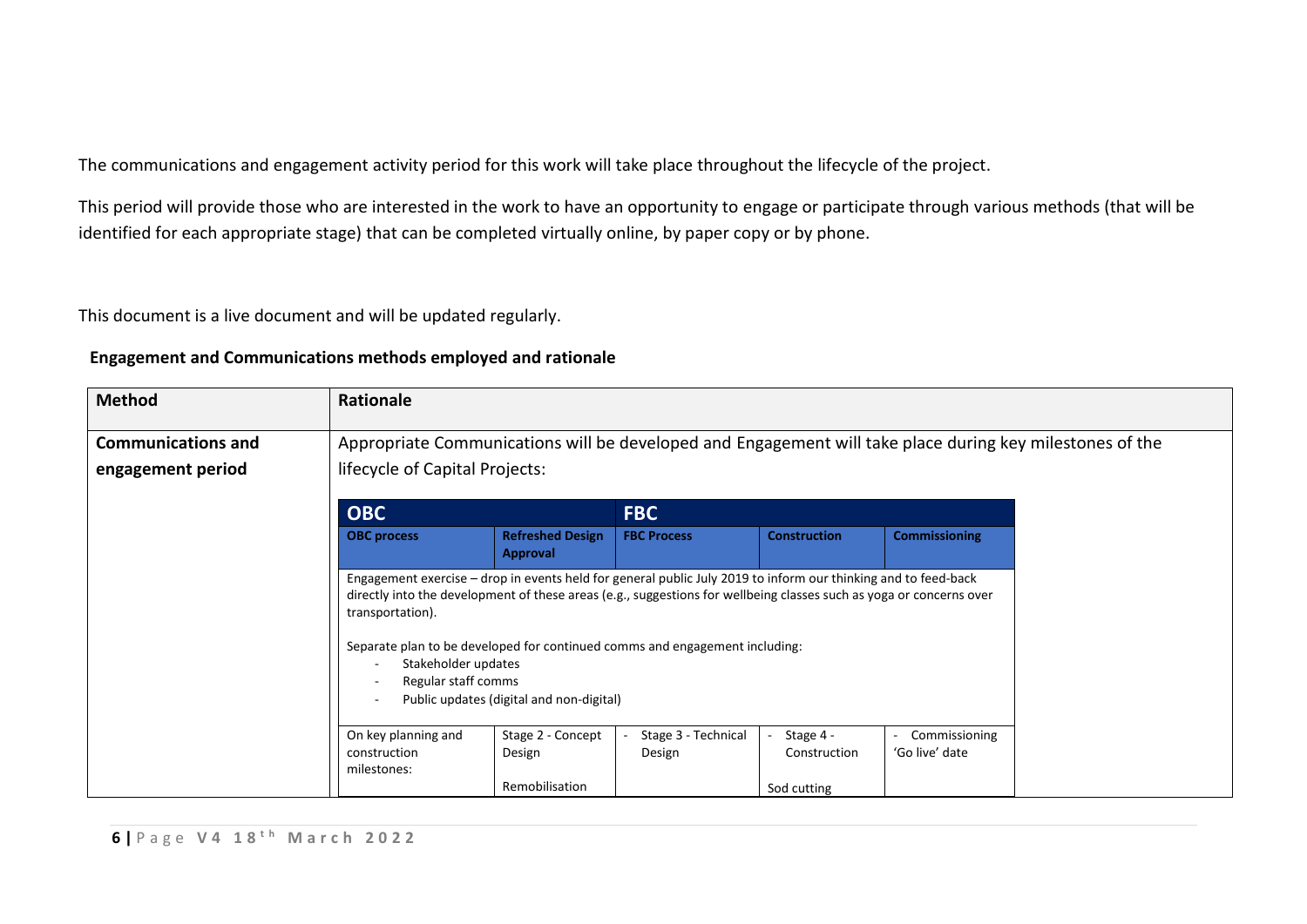|                       | Stage 0 - Project                                                                                    |                                       | Workshops to                                                                    |                         | Decant                  |                                                                                                              |
|-----------------------|------------------------------------------------------------------------------------------------------|---------------------------------------|---------------------------------------------------------------------------------|-------------------------|-------------------------|--------------------------------------------------------------------------------------------------------------|
|                       | Planning                                                                                             | Design Approval                       | develop designs                                                                 | <b>Equipping Forums</b> | arrangements            |                                                                                                              |
|                       | Stage 1 - Estate                                                                                     |                                       |                                                                                 | and selection           |                         |                                                                                                              |
|                       | Preparation and                                                                                      | <b>Planning Process</b><br>& Land     | <b>FBC Submission</b>                                                           | Artwork and             | Service moves           |                                                                                                              |
|                       | <b>Brief</b>                                                                                         | Acquisition                           | <b>OBC Outcome</b>                                                              | colour schemes          | Staff moves and go      |                                                                                                              |
|                       | Drop in events held                                                                                  |                                       |                                                                                 |                         | live date               |                                                                                                              |
|                       | in 2019.                                                                                             | <b>OBC Submission</b>                 |                                                                                 | Service disruption      |                         |                                                                                                              |
|                       |                                                                                                      | OBC Outcome                           |                                                                                 |                         | <b>Opening Ceremony</b> |                                                                                                              |
|                       |                                                                                                      |                                       |                                                                                 |                         |                         |                                                                                                              |
|                       |                                                                                                      | Communications                        |                                                                                 |                         |                         |                                                                                                              |
|                       |                                                                                                      | piece advising                        |                                                                                 |                         |                         |                                                                                                              |
|                       |                                                                                                      | plans for refresh<br>and resubmission |                                                                                 |                         |                         |                                                                                                              |
|                       |                                                                                                      | of OBC                                |                                                                                 |                         |                         |                                                                                                              |
|                       |                                                                                                      |                                       |                                                                                 |                         |                         |                                                                                                              |
| <b>Broad Approach</b> |                                                                                                      |                                       |                                                                                 |                         |                         | There are a range of regular and bespoke approaches that we use in communications and engagement as a health |
|                       | board. We assess who our target audience are, where we can best inform or talk with them, and tailor |                                       |                                                                                 |                         |                         |                                                                                                              |
|                       | communication and engagement plans accordingly. Some of the frequent tools we use include:           |                                       |                                                                                 |                         |                         |                                                                                                              |
|                       |                                                                                                      |                                       |                                                                                 |                         |                         |                                                                                                              |
|                       | Method / activity                                                                                    | <b>Rationale</b>                      |                                                                                 |                         |                         |                                                                                                              |
|                       | <b>Staff internal</b>                                                                                |                                       |                                                                                 |                         |                         | To inform and involve our staff in our plans at the earliest stage possible, using a range                   |
|                       | communication                                                                                        |                                       |                                                                                 |                         |                         | of tools to reach them (team brief system, staff bulletins and newsletters, Intranet                         |
|                       | channels                                                                                             |                                       |                                                                                 |                         |                         | updates, frequently asked questions, MSTeams channels and sharepoints, events, video                         |
|                       |                                                                                                      | updates etc)                          |                                                                                 |                         |                         |                                                                                                              |
|                       | Media statements,                                                                                    |                                       |                                                                                 |                         |                         | Key decisions or milestones to be provided to media and on multi-media in openness                           |
|                       | radio news and                                                                                       |                                       |                                                                                 |                         |                         | and transparency with public. Multiple platforms to reach targeted audience whether                          |
|                       | interviews, videos and                                                                               |                                       | digital or non-digital audiences.                                               |                         |                         |                                                                                                              |
|                       | broadcast interviews                                                                                 |                                       |                                                                                 |                         |                         |                                                                                                              |
|                       |                                                                                                      |                                       |                                                                                 |                         |                         |                                                                                                              |
|                       | <b>Intranet and Internet</b>                                                                         |                                       | To provide a static platform where people can 'go to' for trusted authoritative |                         |                         |                                                                                                              |
|                       |                                                                                                      | information                           |                                                                                 |                         |                         |                                                                                                              |
|                       | <b>Hard copy materials</b>                                                                           |                                       |                                                                                 |                         |                         | To reach non-digital audience or when messages have longevity and there is a purpose                         |
|                       |                                                                                                      |                                       |                                                                                 |                         |                         | in retaining them for future i.e. leaflet drops to households, availability in shared public                 |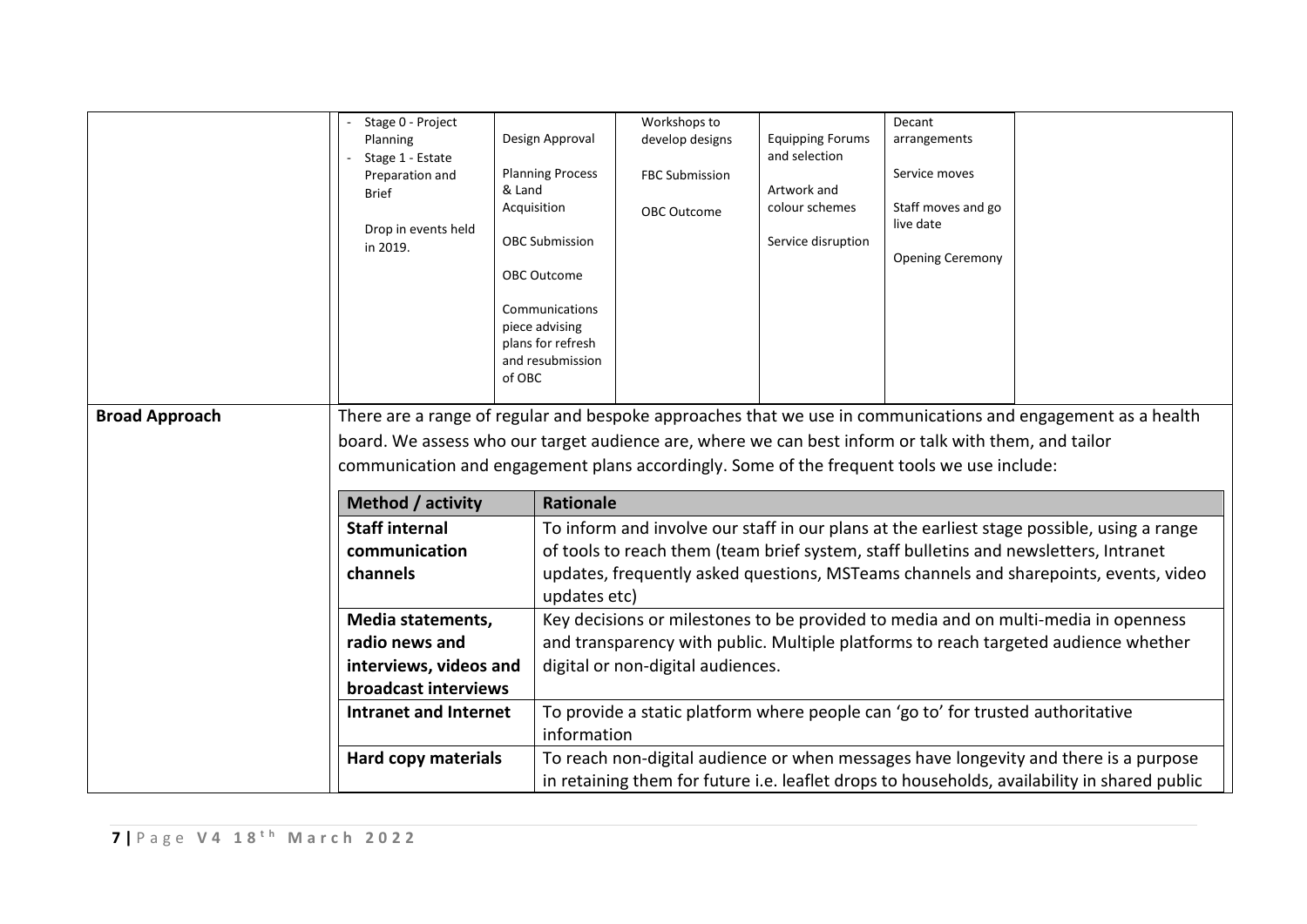|                              | spaces, visibility campaigns in target footfall areas such as health or community<br>locations etc                                                                                                                     |
|------------------------------|------------------------------------------------------------------------------------------------------------------------------------------------------------------------------------------------------------------------|
| Social media                 | Via health board's corporate platforms to help reach the digital audience, both organic<br>and paid reach. Includes full range of stories, case studies, infographics, video, audio etc                                |
| Surveys /                    | Opportunity for us to ask people their views people to share their views. These can be                                                                                                                                 |
| questionnaires               | adapted to alternative formats and delivery according to need (i.e., such as Easy Read                                                                                                                                 |
| (electronic, hard copy,      | and alternative languages).                                                                                                                                                                                            |
| phone)                       |                                                                                                                                                                                                                        |
| <b>Online digital spaces</b> | We can host our own digital spaces such as through Have Your Say / Dweud Eich Dweud,<br>bespoke events or using community based digital platforms to provide a space for online<br>engagement and information updates. |
| Workshops / events /         | For both internal and external audiences. Opportunity for people to share their views.                                                                                                                                 |
| drop-ins (Covid              |                                                                                                                                                                                                                        |
| dependent) / briefings       |                                                                                                                                                                                                                        |
| presentations                |                                                                                                                                                                                                                        |
| <b>Target existing key</b>   | Opportunities offered by other groups meetings and forums.                                                                                                                                                             |
| meetings / groups -          | Ensure that an impact question is asked as part of all future engagement and                                                                                                                                           |
| particularly seldom<br>heard | consultation stages and analysed so that we are fully aware of existing issues and what<br>we need to put right                                                                                                        |
|                              | Ensure HB approach to continuous engagement facilitates involvement of disabled<br>people in the design of new and renovated sites                                                                                     |
| Influencers and              | Informed influencers, champions or staff ambassadors can help provide accurate                                                                                                                                         |
| champions                    | information, which are trusted amongst their groups/followers/colleagues etc.                                                                                                                                          |
| <b>Direct communications</b> | Allows for unfiltered messaging from the health board direct to those we wish to                                                                                                                                       |
|                              | influence, such as letters, including to households, or flyers.                                                                                                                                                        |
| E-comms / marketing          | People who have signed up to receive updates e.g. electronically through the Siarad                                                                                                                                    |
|                              | lechyd / Talking Health scheme                                                                                                                                                                                         |
|                              |                                                                                                                                                                                                                        |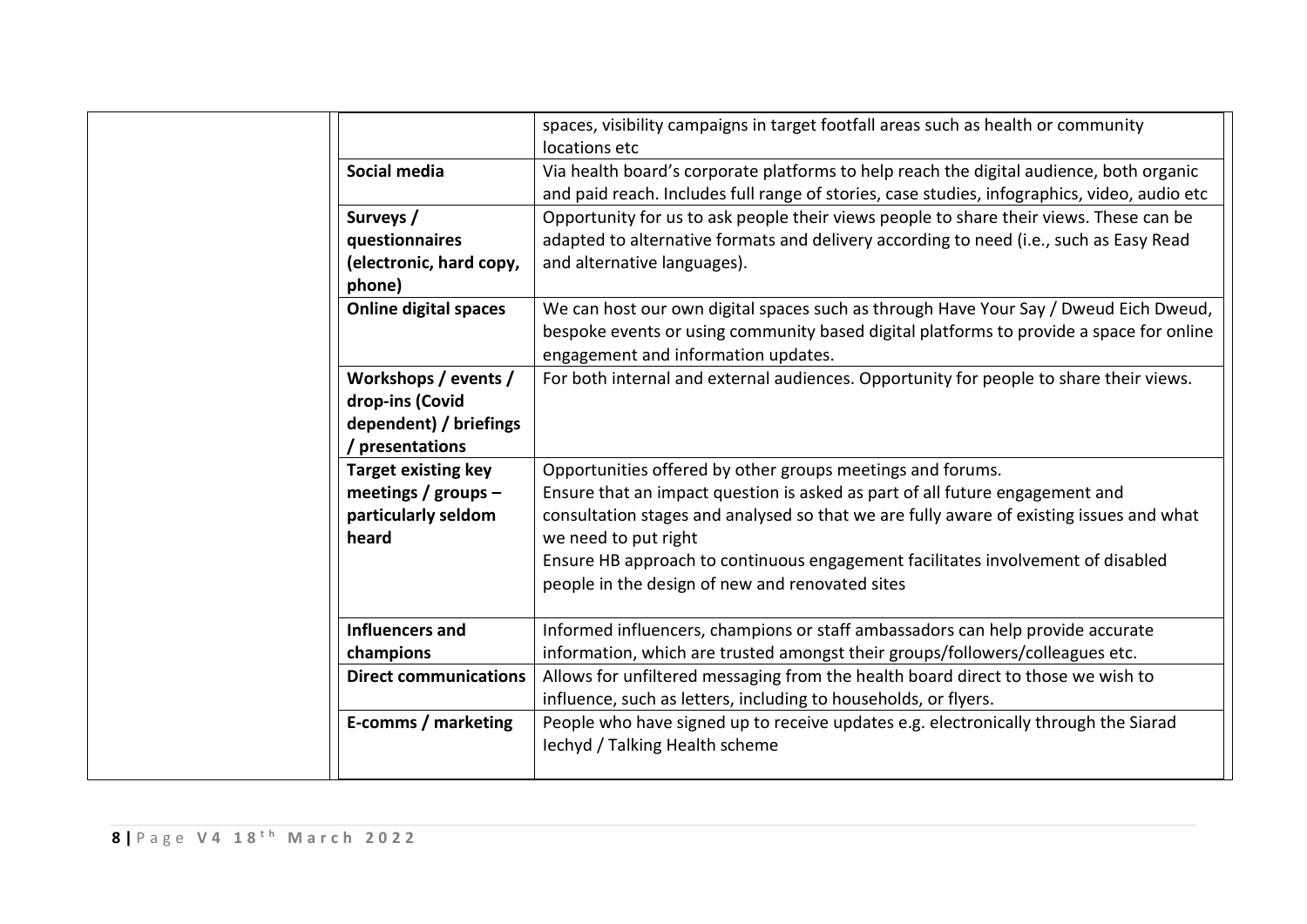|                               | <b>Paid for advertising</b>                                                                                 | To target and communicate with new audiences who do not actively 'follow' us or sign<br>up to our news and engagement activities (can be used across digital and non-digital). |  |
|-------------------------------|-------------------------------------------------------------------------------------------------------------|--------------------------------------------------------------------------------------------------------------------------------------------------------------------------------|--|
| <b>Targeted Communication</b> | Specific communication and engagement activity on the Cross Hands Health and Wellbeing Centre will include: |                                                                                                                                                                                |  |
| and Engagement                |                                                                                                             | Design approval and planning process event promotion and engagement                                                                                                            |  |
|                               |                                                                                                             | Communication piece, remobilisation of project                                                                                                                                 |  |
|                               | Engagement OBC refresh workshops                                                                            |                                                                                                                                                                                |  |
|                               | Communication piece, submission of OBC<br>$\overline{\phantom{a}}$                                          |                                                                                                                                                                                |  |
|                               | Communication piece, outcome of OBC                                                                         |                                                                                                                                                                                |  |
|                               | Event promotion and engagement FBC further planning stages                                                  |                                                                                                                                                                                |  |
|                               | $\overline{\phantom{a}}$                                                                                    | Communication piece, submission of FBC                                                                                                                                         |  |
|                               | Communication piece, event & outcome of FBC                                                                 |                                                                                                                                                                                |  |
|                               | Communication piece, event & sod cutting                                                                    |                                                                                                                                                                                |  |
|                               | $\blacksquare$                                                                                              | Communication piece and opening ceremony                                                                                                                                       |  |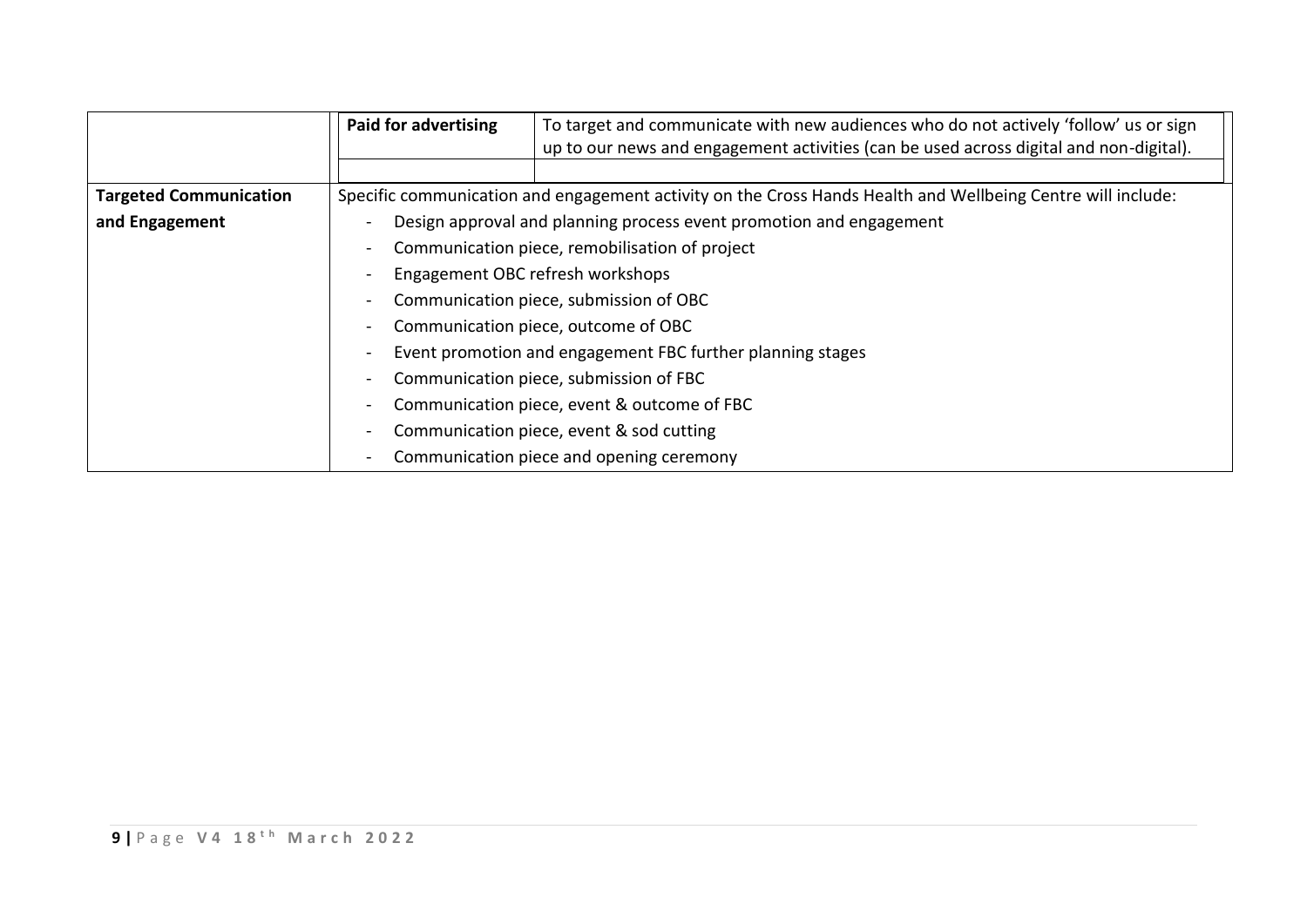# **Cross Hands Health & Wellbeing Centre Stakeholder Mapping Analysis Exercise V1 as at 02 February 2022**

# *HIGH*

|           | <b>Stakeholder Group A</b>                                                                                                                                | <b>Stakeholder Group B</b>                                                                                                                                                                                                                                                                                                                                    |                                                                                                                                                                                                                                                                                                                                                                           |  |  |
|-----------|-----------------------------------------------------------------------------------------------------------------------------------------------------------|---------------------------------------------------------------------------------------------------------------------------------------------------------------------------------------------------------------------------------------------------------------------------------------------------------------------------------------------------------------|---------------------------------------------------------------------------------------------------------------------------------------------------------------------------------------------------------------------------------------------------------------------------------------------------------------------------------------------------------------------------|--|--|
| Influence | MP/MS<br>County Councillors - in locality<br>Media - e.g. Carmarthen Journal, Wales Online, Radio<br>Carmarthenshire, South Wales Guardian, Llanelli Star | <b>Health Board</b><br><b>LHB Board</b><br><b>Executive Team</b><br><b>County Director</b><br><b>County Team</b><br>Welsh Government<br>GP Partnerships - Tumble & Penygroes<br><b>Carmarthenshire County Council</b><br>Library service<br><b>Integrated Early Years</b><br>Dyfed-Powys Police<br><b>Project Group</b><br><b>Project Team</b><br>Design team | Hywel Dda CHC<br><b>Local Pharmacies</b><br>Amman Gwendraeth Cluster incl:<br>Dentists<br>$\blacksquare$<br><b>Opticians</b><br>Staff - service leads<br>Specialist care<br>$\overline{\phantom{a}}$<br>Midwifery<br><b>Health Visitors</b><br><b>District Nursing teams</b><br>$\sim$<br>Therapies - Physiotherapy, OT, SALT etc<br>Mental Health team<br>Rehabilitation |  |  |
|           | <b>Stakeholder Group C</b>                                                                                                                                | <b>Stakeholder Group D</b>                                                                                                                                                                                                                                                                                                                                    |                                                                                                                                                                                                                                                                                                                                                                           |  |  |
|           | (see DEWIS info engine for local groups)<br><b>Sports Clubs</b>                                                                                           | Patients - Cross Hands, Tumble, Penygroes, Pontyberem,<br>Llanarthne area                                                                                                                                                                                                                                                                                     | Social Prescribers - Amman Gwendraeth<br><b>Community Connectors</b>                                                                                                                                                                                                                                                                                                      |  |  |
|           | <b>General Community Groups</b>                                                                                                                           | General public in Cross Hands, Tumble, Penygroes,<br>Pontyberem, Llanarthne area                                                                                                                                                                                                                                                                              | Town and Community Councils - Llannon and<br>Cwmamman                                                                                                                                                                                                                                                                                                                     |  |  |
|           | <b>Housing Associations</b>                                                                                                                               | Staff - employees of organisations and departments<br>Carmarthenshire Association of Voluntary Services (CAVS):                                                                                                                                                                                                                                               | Ten Towns initiative                                                                                                                                                                                                                                                                                                                                                      |  |  |
|           | <b>Local Access Groups</b>                                                                                                                                | CAVS Health and Wellbeing Group                                                                                                                                                                                                                                                                                                                               |                                                                                                                                                                                                                                                                                                                                                                           |  |  |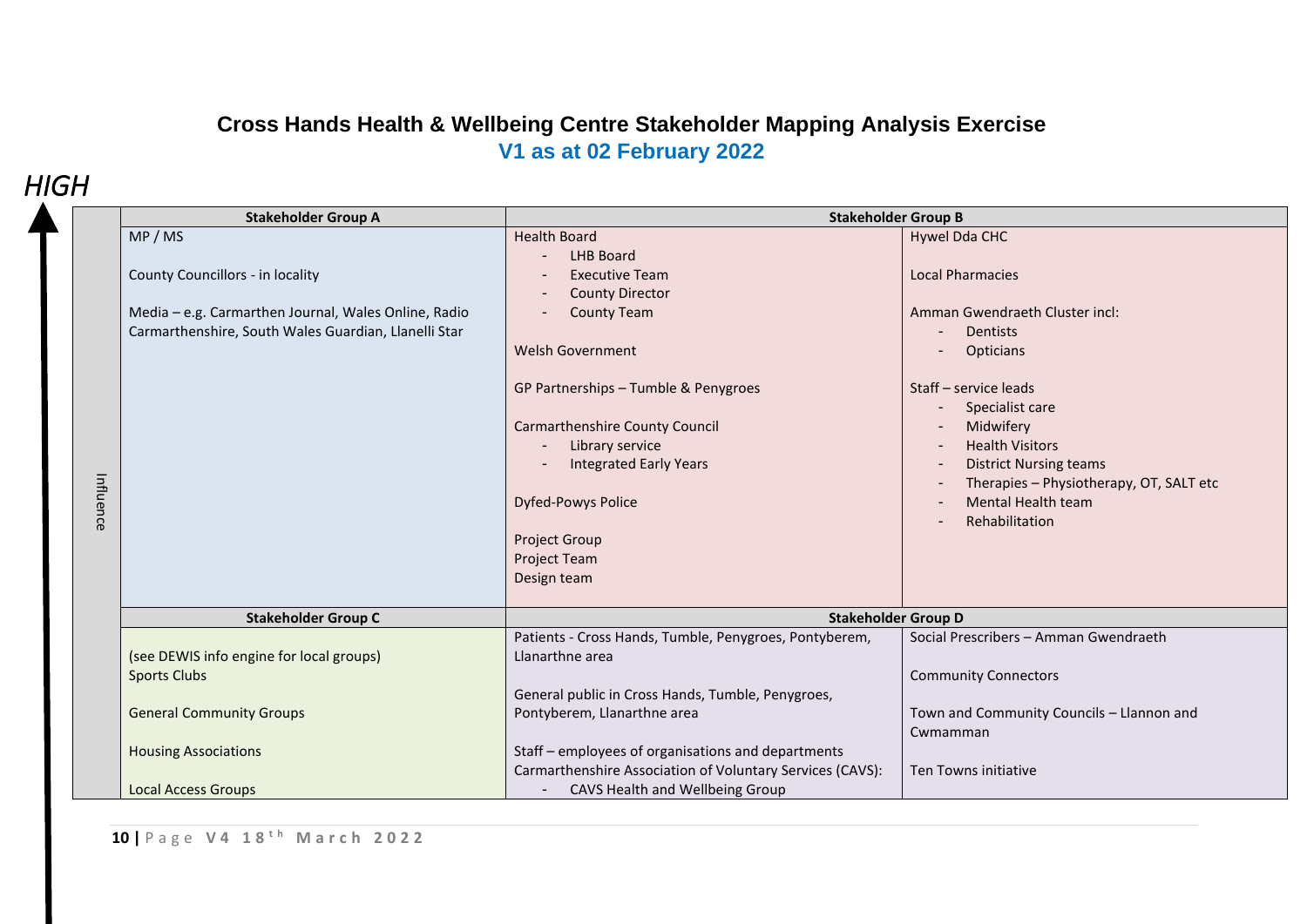|                                     | CAVS Children and Young People Network | Carmarthenshire County Council                           |
|-------------------------------------|----------------------------------------|----------------------------------------------------------|
| <b>Domestic Abuse organisations</b> | <b>CAVS Food Network</b>               | <b>Disability Coalition</b>                              |
|                                     |                                        | Leisure Services                                         |
| Debt advice organisations           | Third Sector includes:                 |                                                          |
|                                     | Age Cymru Dyfed                        | West Wales Action for Mental Health (WWAMH)              |
| <b>Nursing/Care Homes</b>           | <b>British Red Cross</b>               |                                                          |
|                                     | Care & Repair                          | Local businesses (new and previous areas):               |
| Drug / Alcohol advice organisations | Verses Arthritis - development worker  | <b>Cross Hands</b>                                       |
|                                     | Liver Trust - development workers      | Tumble                                                   |
| <b>Funeral services</b>             | Sense Cymru                            |                                                          |
|                                     | Breatheasy                             | <b>Community Centres</b>                                 |
|                                     | Chronic Conditions Groups              | <b>Community Groups</b>                                  |
|                                     | Headway / neurological groups          |                                                          |
|                                     | Dementia groups                        | <b>Transport and Taxi firms</b>                          |
|                                     | Cancer groups                          |                                                          |
|                                     |                                        | <b>Community Transport</b>                               |
|                                     | Carers organisations - Carers Trust    | British Legion / community groups                        |
|                                     | Deaf / Blind Associations              | Refugees                                                 |
|                                     |                                        |                                                          |
|                                     | Local schools, including               | Physical and Learning disability groups                  |
|                                     | - Ysgol Maes Y Gwendraeth              |                                                          |
|                                     |                                        | Delta Wellbeing                                          |
|                                     | <b>Local Churches and Chapels</b>      |                                                          |
|                                     | Youth Clubs                            | Police and Crime Commissioner                            |
|                                     | Scouts, Guides                         | <b>Fire Service</b>                                      |
|                                     | <b>Family Centres</b>                  | Welsh Ambulance Service Trust                            |
|                                     |                                        | Siarad lechyd / Talking Health members living within the |
|                                     | Outdoor activities/projects:           | area                                                     |
|                                     | Tir Coed - Tumble                      |                                                          |
|                                     | Cwmamman environmental groups          |                                                          |
|                                     | Interest                               |                                                          |
|                                     |                                        |                                                          |

# *LOW HIGH*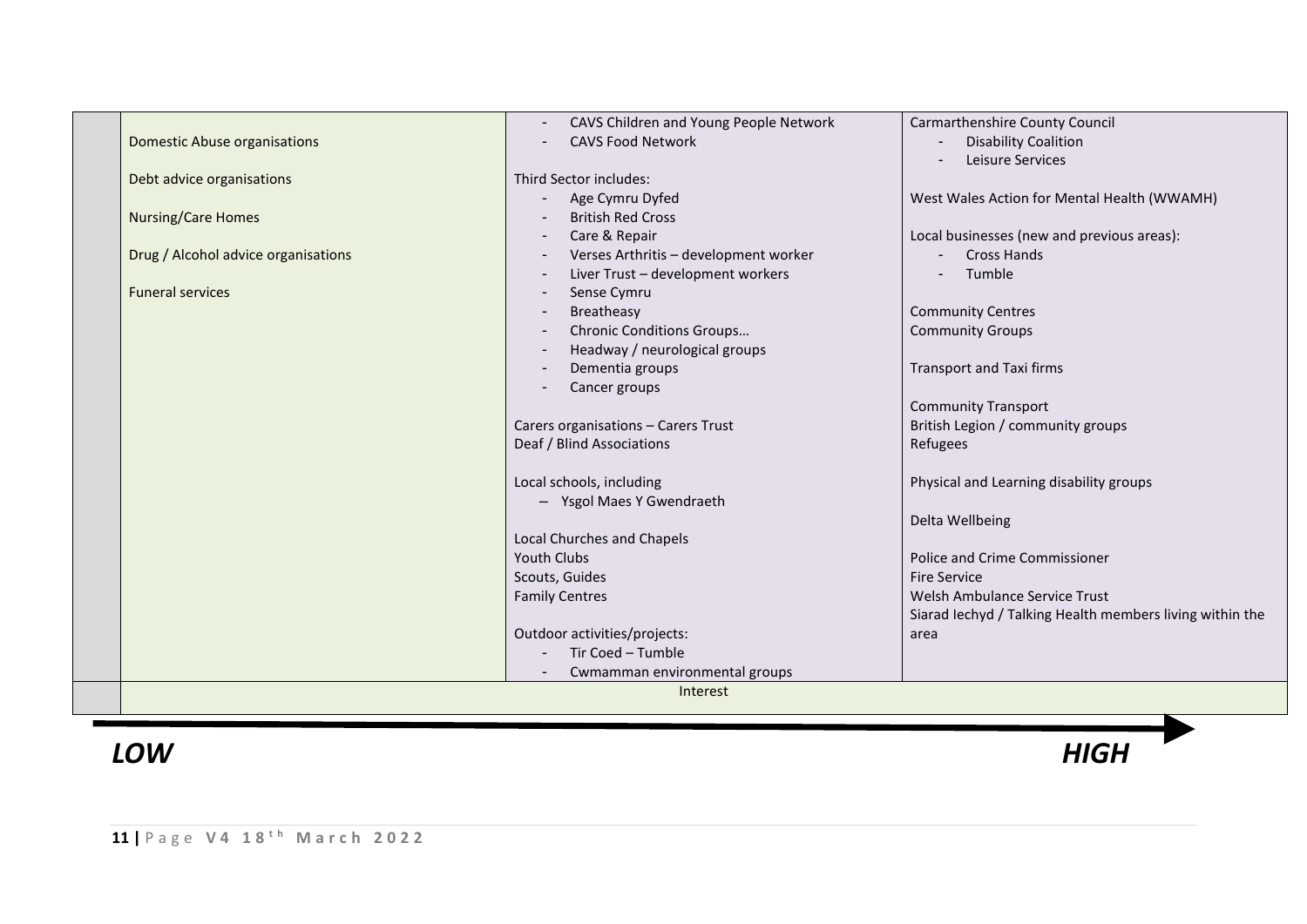## **STAKEHOLDER GROUP C – INFORMING**

| <b>How</b>                    | <b>What</b>                                                                                                                                                                                                                    | <b>Rationale</b>                                                                                                     |
|-------------------------------|--------------------------------------------------------------------------------------------------------------------------------------------------------------------------------------------------------------------------------|----------------------------------------------------------------------------------------------------------------------|
| <b>Information</b><br>sharing | <b>Digital sharing</b>                                                                                                                                                                                                         | To raise awareness, keep up momentum for the<br>project and provide opportunity for comment.                         |
|                               | Communication pieces will be developed only at key milestones<br>of the Project for the media via covering press release, or upon<br>request which will include:                                                               | It is important to monitor the activity of these<br>stakeholders to identify additional information<br>requirements. |
|                               | High level update on Project Progress<br>Videos/ Images/visuals of new Centre                                                                                                                                                  |                                                                                                                      |
|                               | Information will also be shared via social media channels.                                                                                                                                                                     |                                                                                                                      |
|                               | Social media messaging will include:                                                                                                                                                                                           |                                                                                                                      |
|                               | raising awareness of the project developments<br>raising awareness of the key milestones<br>promotion of events such as any public drop in sessions                                                                            |                                                                                                                      |
|                               | An electronic stakeholder bulletin will be developed to share<br>with our stakeholders on a basis to be agreed with the wider<br>engagement plan for community sites as part of the Healthier<br>Mid and West Wales Programme. |                                                                                                                      |
|                               | <b>Targeting our non-digital audience</b>                                                                                                                                                                                      |                                                                                                                      |
|                               | Press releases will be developed as part of the process.                                                                                                                                                                       |                                                                                                                      |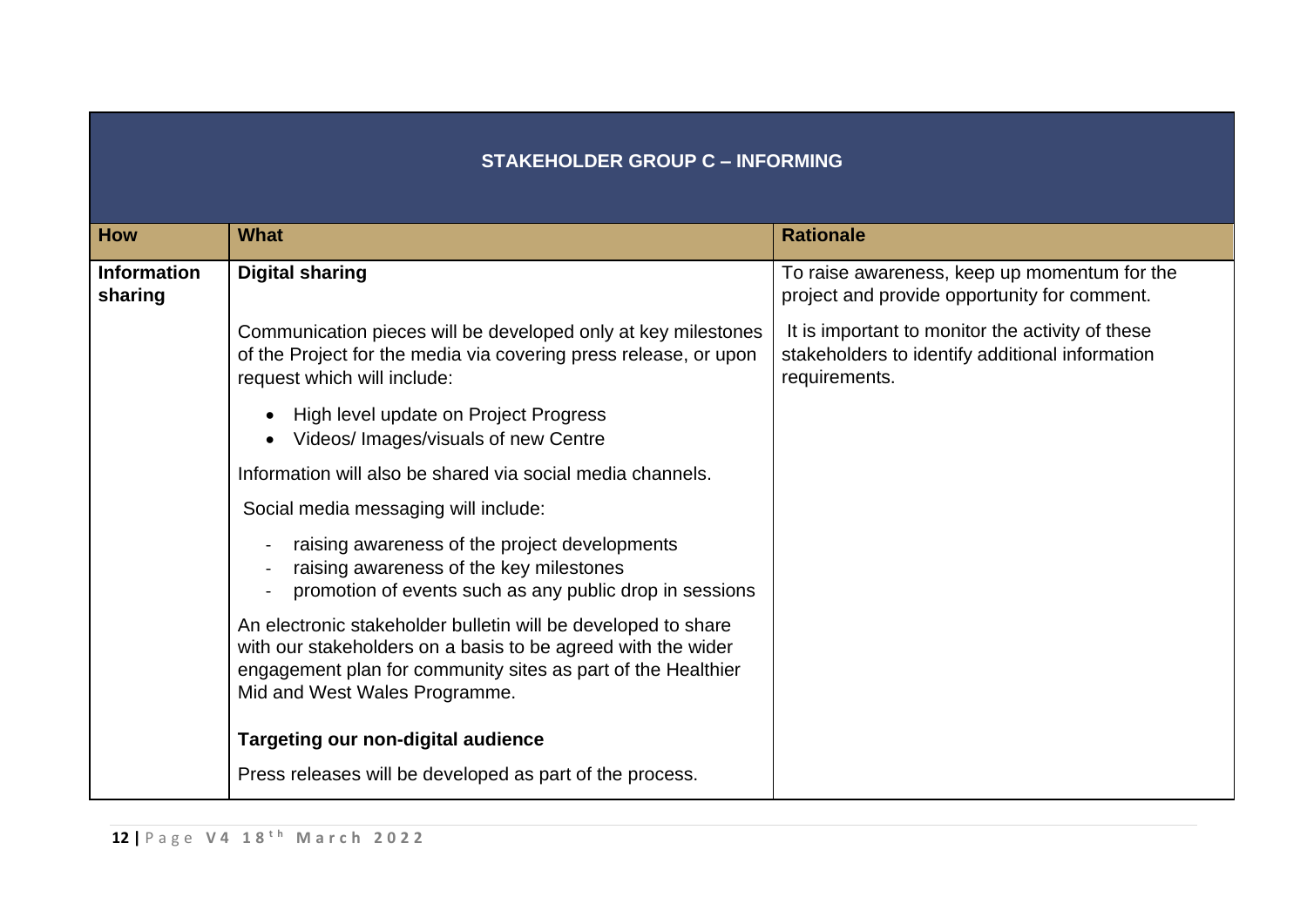|                   | Information will be shared with Siarad lechyd / Talking Health<br>members in the Cross Hands area.                                                                                                                                                                                                                                                                                                                                                                                                    |                                                                                                                                                                                                                                                                                                                         |
|-------------------|-------------------------------------------------------------------------------------------------------------------------------------------------------------------------------------------------------------------------------------------------------------------------------------------------------------------------------------------------------------------------------------------------------------------------------------------------------------------------------------------------------|-------------------------------------------------------------------------------------------------------------------------------------------------------------------------------------------------------------------------------------------------------------------------------------------------------------------------|
| <b>Engagement</b> | We will monitor all our stakeholder groups closely and target<br>our engagement activities accordingly.<br>Media will be updated via press releases and general media<br>enquiries.<br>Engagement activities will be recorded in the communications<br>and engagement plan and feedback will be considered.<br>The feedback from consultation and engagement on the 'A<br>Healthier Mid and West Wales' programme will be considered<br>for the Carmarthenshire area as relevant to this development. | We will raise awareness of the face-to-face activities<br>for the stakeholders to participate, in addition to the<br>digital opportunities identified.<br>We will monitor these activities to ensure they meet<br>the needs of these stakeholders and identify any<br>amendments that may be required to future events. |

|                               | <b>STAKEHOLDER GROUP D- MEETING THE NEEDS</b>                                                                                                                                                                                                                                                                                                                                                                                                                                       |                                                                                                                                                                                                                                                                                                                                                |  |  |  |  |  |
|-------------------------------|-------------------------------------------------------------------------------------------------------------------------------------------------------------------------------------------------------------------------------------------------------------------------------------------------------------------------------------------------------------------------------------------------------------------------------------------------------------------------------------|------------------------------------------------------------------------------------------------------------------------------------------------------------------------------------------------------------------------------------------------------------------------------------------------------------------------------------------------|--|--|--|--|--|
| <b>How</b>                    | <b>What</b>                                                                                                                                                                                                                                                                                                                                                                                                                                                                         | <b>Rationale</b>                                                                                                                                                                                                                                                                                                                               |  |  |  |  |  |
| <b>Information</b><br>sharing | Information sharing will be as per Stakeholder Group C<br>above, with more personalised letters or emails addressing<br>these stakeholders<br>Additional mechanisms will be utilised where they exist, for<br>instance staff will receive Global Emails advising of the<br>engagement and any further information that will be available<br>on the intranet and internet in relation to the Healthier Mid<br>and West Wales Strategy and progress on the community<br>site schemes. | To raise awareness of the project and provide<br>opportunity for comment.<br>These are influential stakeholders who may benefit<br>from additional detail and information to help inform<br>their views on the project proposals. It is important to<br>monitor the activity of this group to identify additional<br>information requirements. |  |  |  |  |  |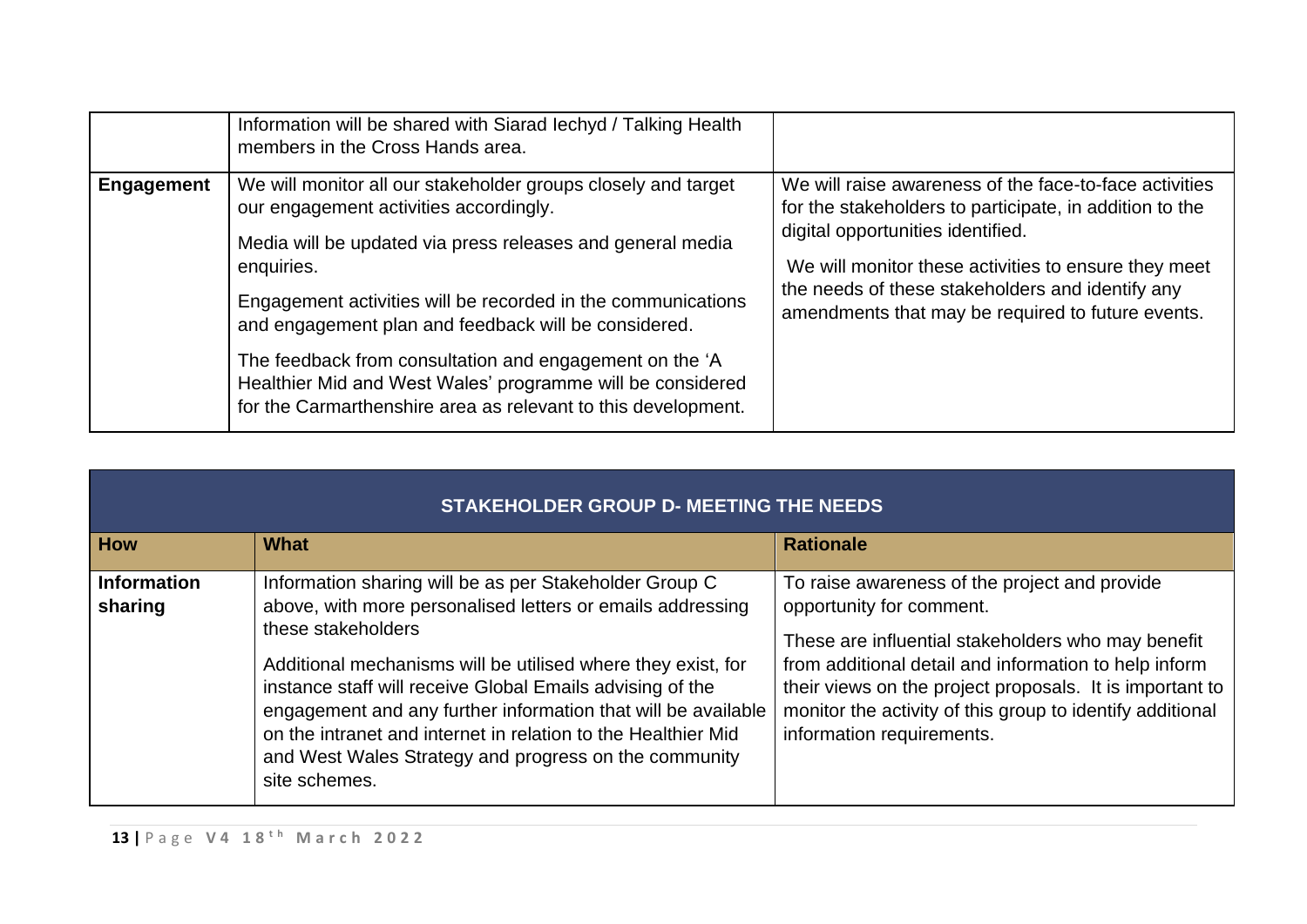| <b>Engaging</b> | The broad engagement activities outlined in Stakeholder<br>Group C will be available to the stakeholders in this group.<br>Where existing meetings are taking place with these<br>stakeholders during engagement for the Healthier Mid and<br>West Wales Programme, we will endeavour to ensure the<br>Cross Hands Health and Wellbeing Centre is on the agenda<br>for discussion. At meetings where discussions take place,<br>comments and questions will be noted and fed into the<br>engagement process. Where additional meetings are<br>requested we will endeavour to accommodate and review on<br>a case-by-case basis.<br>There will be a targeted approach as part of the planning and<br>detailed design stages of the projects where stakeholders<br>will be invited to attend planned various workshops as part of<br>continuous engagement which will also include regular<br>attendance to Project Team meetings. This approach also<br>meets the needs of our protected characteristic groups and<br>we will endeavour to attend their groups and events thus<br>making engagement as simple as possible.<br>Engagement activities will be recorded in the engagement<br>plan and feedback will be considered by the Cross Hands<br>Project Team. | These are influential stakeholders and it is sensible to<br>take advantage of existing opportunities to gather<br>views and feedback on the project.<br>There may be requests for attendance at different<br>meetings, this will need to be considered based on<br>the stakeholder mapping and the existing schedule of<br>activities.<br>We need to ensure our protected characteristic<br>groups have the opportunity to share their views.<br>Specific activities and support will be provided to<br>facilitate this. |
|-----------------|-------------------------------------------------------------------------------------------------------------------------------------------------------------------------------------------------------------------------------------------------------------------------------------------------------------------------------------------------------------------------------------------------------------------------------------------------------------------------------------------------------------------------------------------------------------------------------------------------------------------------------------------------------------------------------------------------------------------------------------------------------------------------------------------------------------------------------------------------------------------------------------------------------------------------------------------------------------------------------------------------------------------------------------------------------------------------------------------------------------------------------------------------------------------------------------------------------------------------------------------------------------------|--------------------------------------------------------------------------------------------------------------------------------------------------------------------------------------------------------------------------------------------------------------------------------------------------------------------------------------------------------------------------------------------------------------------------------------------------------------------------------------------------------------------------|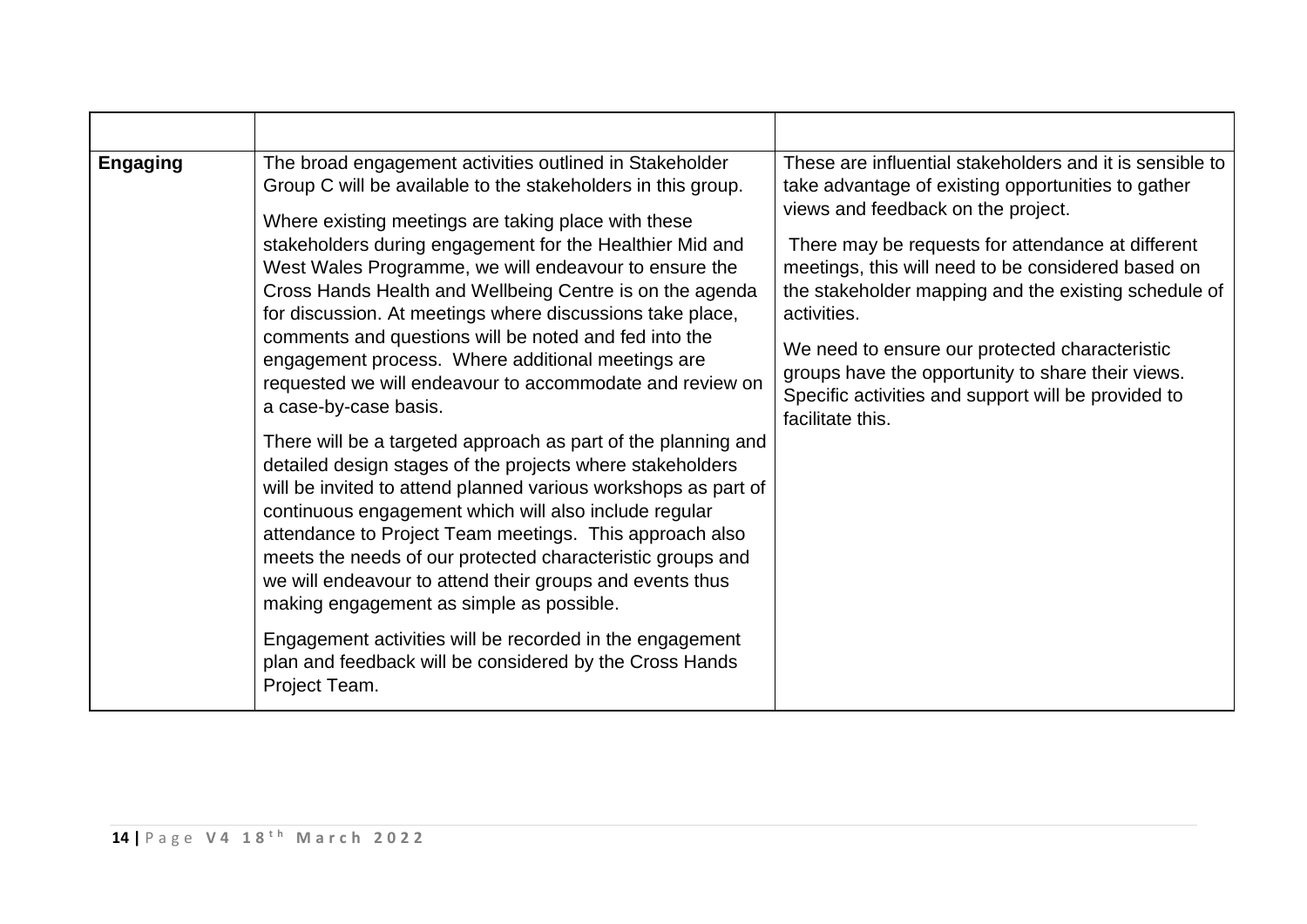|                               | <b>STAKEHOLDER GROUP A - CONSIDERATION</b>                                                                                                                                                                                                                                                                                                                                                                                                                                                                                                                                              |                                                                                                                                                                                                   |  |  |  |
|-------------------------------|-----------------------------------------------------------------------------------------------------------------------------------------------------------------------------------------------------------------------------------------------------------------------------------------------------------------------------------------------------------------------------------------------------------------------------------------------------------------------------------------------------------------------------------------------------------------------------------------|---------------------------------------------------------------------------------------------------------------------------------------------------------------------------------------------------|--|--|--|
| <b>How</b>                    | <b>What</b>                                                                                                                                                                                                                                                                                                                                                                                                                                                                                                                                                                             | <b>Rationale</b>                                                                                                                                                                                  |  |  |  |
| <b>Information</b><br>sharing | Information sharing will be as per Stakeholder Group C<br>above, with a letter or email from the Project Director.<br>Electronic links of any documents will be sent to stakeholder<br>Group A. Hard copies will be provided as and when required.<br>Ensure Group A stakeholders and Local Councillors are<br>updated on a six monthly basis on project developments.<br>Communication pieces will include high level update briefings<br>from the Project Director on project progress that may<br>include:<br>Videos/ Images/visuals of new Centre<br>Links to recent press releases | Stakeholders in this group are people with a keen<br>interest in changing health services in Cross Hands<br>and we will accommodate requests for<br>documentation to share with their electorate. |  |  |  |
|                               | Hard copies of documents will be available on request.                                                                                                                                                                                                                                                                                                                                                                                                                                                                                                                                  |                                                                                                                                                                                                   |  |  |  |
| <b>Engaging</b>               | We will offer meetings with our stakeholders.<br>We will monitor our stakeholders closely and target our<br>engagement activities accordingly.                                                                                                                                                                                                                                                                                                                                                                                                                                          | Key stakeholders with influence and it is important to<br>ensure these views are taken into account within the<br>consultation.                                                                   |  |  |  |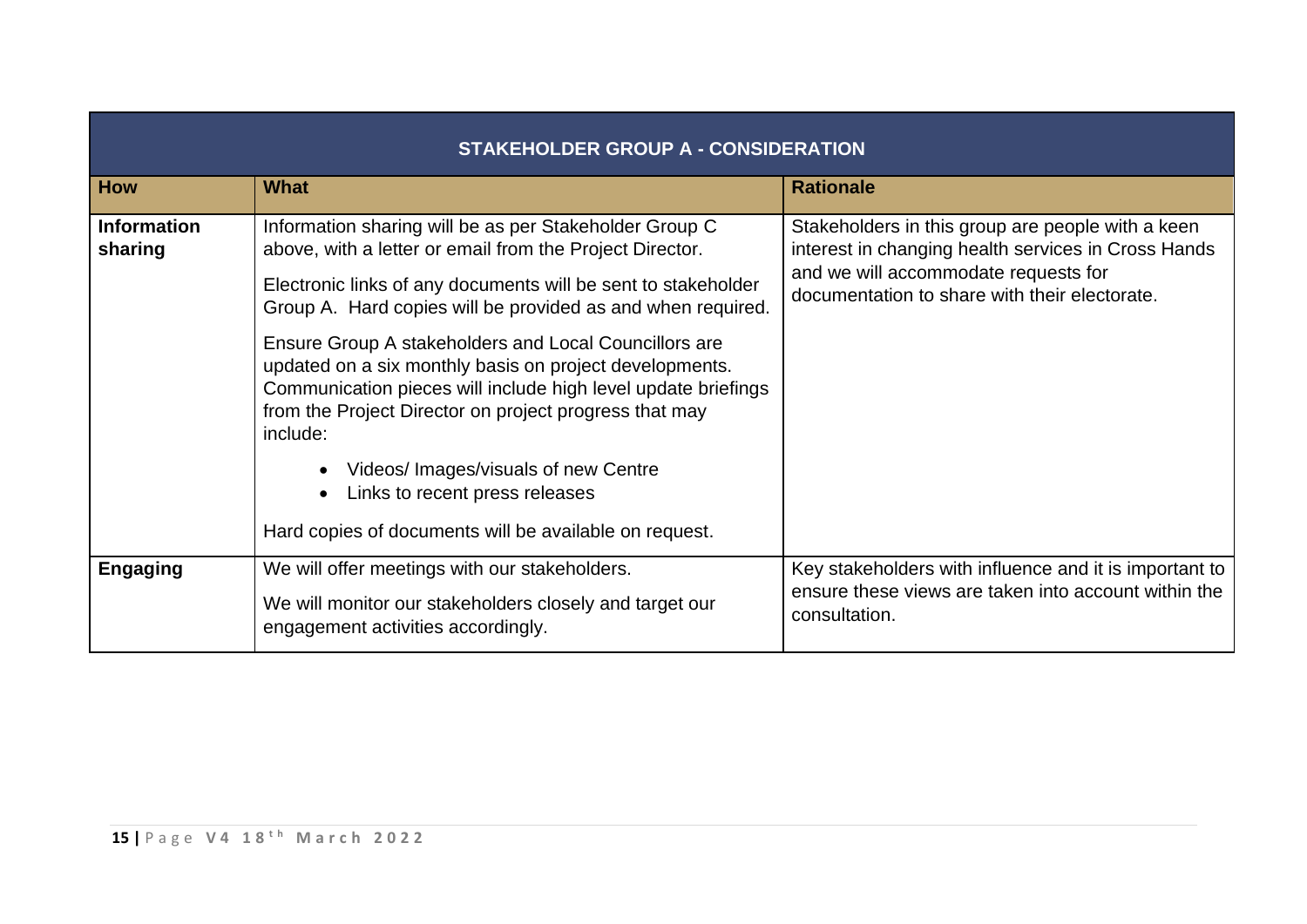|                            | STAKEHOLDER GROUP B - KEY PLAYERS                                                                                                                                                          |                                                                                                                                                         |  |  |  |
|----------------------------|--------------------------------------------------------------------------------------------------------------------------------------------------------------------------------------------|---------------------------------------------------------------------------------------------------------------------------------------------------------|--|--|--|
| <b>How</b>                 | <b>What</b>                                                                                                                                                                                | <b>Rationale</b>                                                                                                                                        |  |  |  |
| <b>Information sharing</b> | As information sharing in Stakeholder Group C.                                                                                                                                             | These are our key stakeholders and we need to<br>ensure that there are opportunities for opinions to<br>inform the consultation and engagement process. |  |  |  |
| <b>Engaging</b>            | The broad engagement activities outlined in Stakeholder<br>Group C and D will be available to the stakeholders in this<br>group.                                                           | These are our key stakeholders and we need to<br>ensure that there are opportunities for opinions to<br>inform the project development.                 |  |  |  |
|                            | We will work closely with our key players to ensure we<br>engage meaningfully and effectively.                                                                                             |                                                                                                                                                         |  |  |  |
|                            | We will undertake senior level conversations with partner<br>organisations and one to one meetings as required.                                                                            |                                                                                                                                                         |  |  |  |
|                            | We will undertake engagement as part of our existing<br>business. At meetings where discussions take place,<br>comments and questions will be noted and fed into the<br>engagement process |                                                                                                                                                         |  |  |  |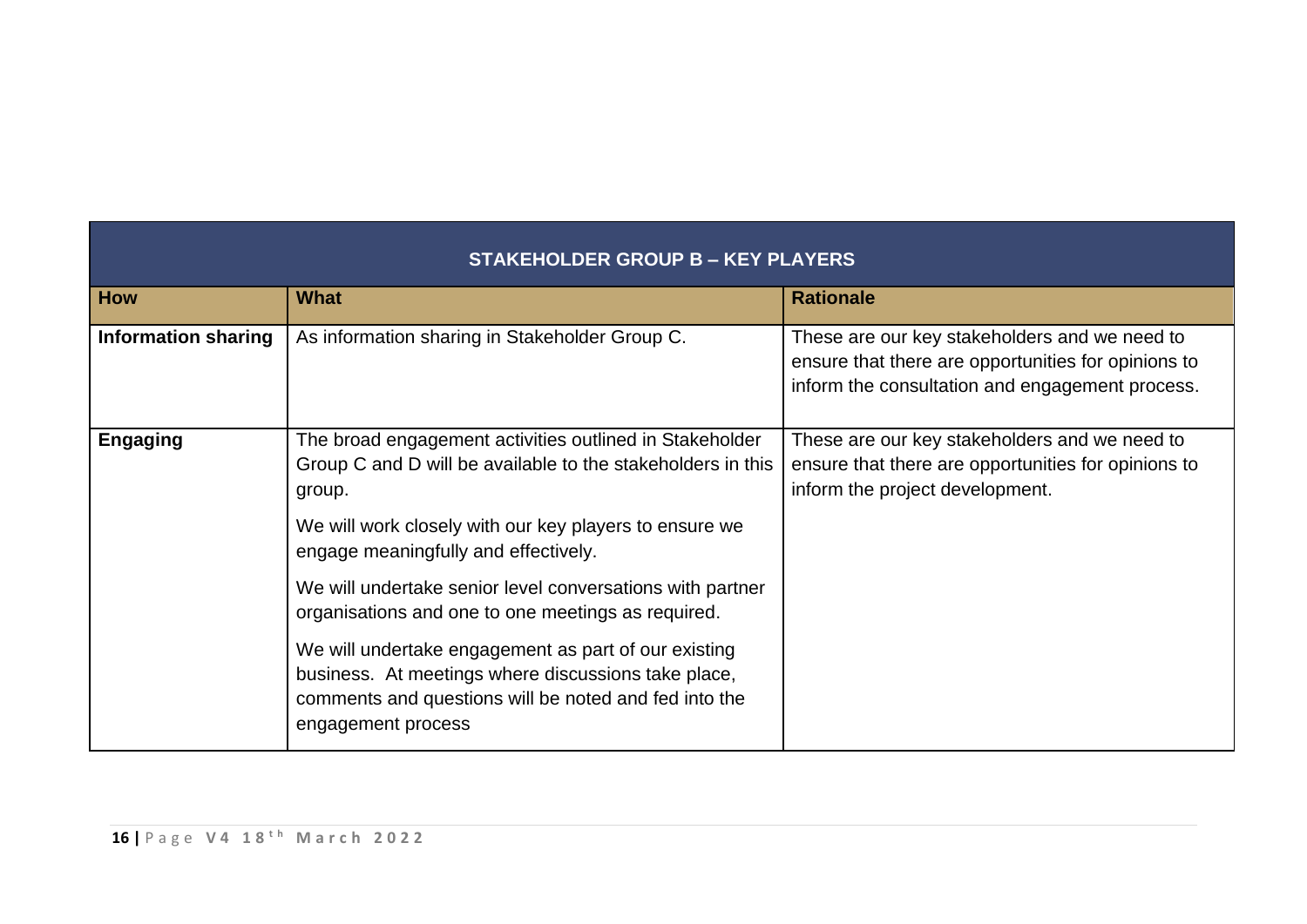| Where these do not exist and are necessary, we will set<br>up specific meetings or events to ensure participation.      |  |
|-------------------------------------------------------------------------------------------------------------------------|--|
| We will endeavour to accommodate requests for<br>additional presentations.                                              |  |
| Engagement activities will be recorded in the<br>Communications and Engagement plan and feedback will<br>be considered. |  |

## **ACTIVITY LOG**

| Communication and Engagement - 2019 to Project remobilisation 2021 |                                     |                 |                                                  |
|--------------------------------------------------------------------|-------------------------------------|-----------------|--------------------------------------------------|
| <b>Date</b>                                                        | <b>Event / Activity</b>             | <b>Comments</b> | <b>Achieved (RAG)</b><br>By (Team)               |
| 02/07/2019                                                         | Community Engagement, drop in event |                 | Engagement<br><b>Team and Project</b><br>Manager |
| 08/07/2019                                                         | Community Engagement, drop in event |                 | Engagement<br><b>Team and Project</b><br>Manager |
| 09/07/2019                                                         | Community Engagement, drop in event |                 | Engagement<br><b>Team and Project</b><br>Manager |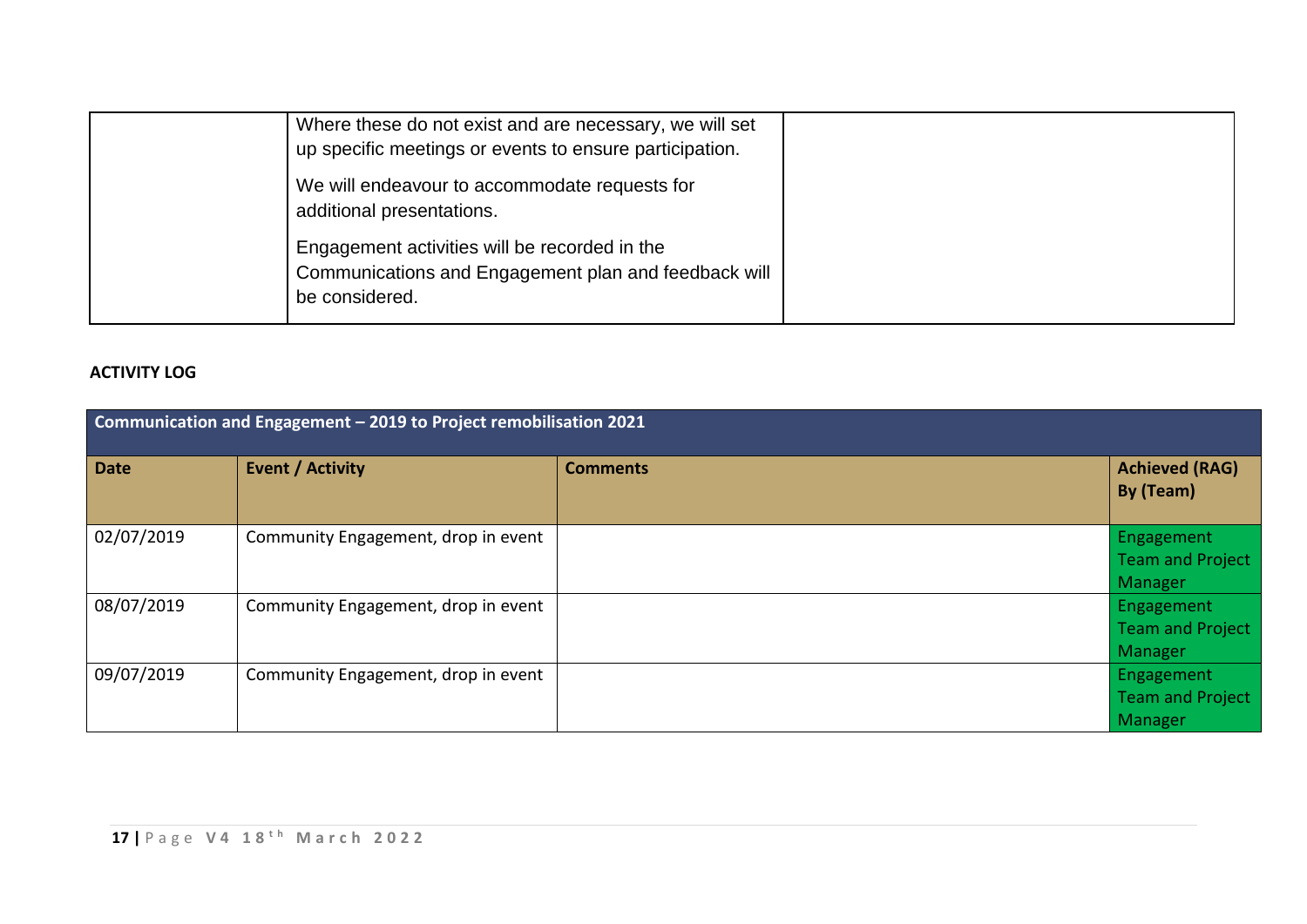| Communications and Engagement Plan preparation - Remobilisation stage |                                                                   |                                                                                                                                                                                                                                                                                                                                                                                                                |  |                                    |
|-----------------------------------------------------------------------|-------------------------------------------------------------------|----------------------------------------------------------------------------------------------------------------------------------------------------------------------------------------------------------------------------------------------------------------------------------------------------------------------------------------------------------------------------------------------------------------|--|------------------------------------|
| <b>Date</b>                                                           | <b>Event / Activity</b>                                           | <b>Comments/ Action</b>                                                                                                                                                                                                                                                                                                                                                                                        |  | <b>Achieved (RAG)</b><br>By (Team) |
| 22/10/2021                                                            | Project Group Meeting 1.00pm-2.00pm                               |                                                                                                                                                                                                                                                                                                                                                                                                                |  |                                    |
| $02/12/2021 -$<br>22/12/2021                                          | Workshops - Design Development                                    |                                                                                                                                                                                                                                                                                                                                                                                                                |  |                                    |
| 21/12/2021                                                            | Project Group Meeting 12.00pm-<br>1.00 <sub>pm</sub>              |                                                                                                                                                                                                                                                                                                                                                                                                                |  |                                    |
| 24/01/2022-<br>03/02/2022                                             | Workshops - Design Development                                    |                                                                                                                                                                                                                                                                                                                                                                                                                |  |                                    |
| 11/01/2022                                                            | Service Design, Digital and Workforce<br><b>Sub Group Meeting</b> |                                                                                                                                                                                                                                                                                                                                                                                                                |  |                                    |
| 12/01/2022                                                            | Draft focused communications and<br>engagement plan               | Agreed joint communications and<br>engagement plan to be drafted and<br>used for all Capital Projects moving<br>forward. Template agreed with Tom<br><b>Wilson, Senior Communications</b><br>Manager and Delyth Evans,<br>Engagement Manager. Stakeholder<br>mapping exercise recommended as<br>substantive time had passed since<br>the initial compilation and<br>submission of the OBC in November<br>2019. |  |                                    |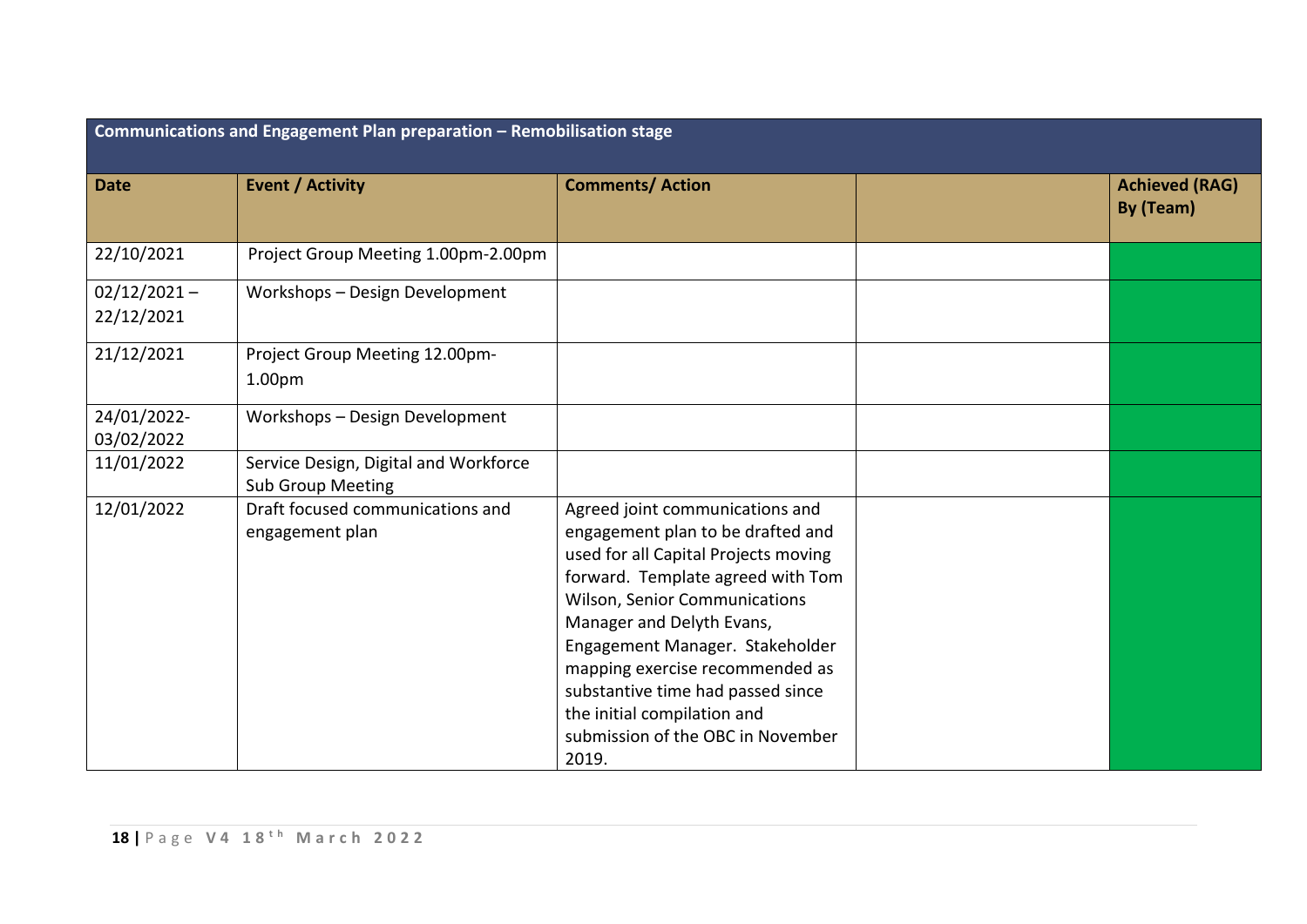| 24/01/2022               | Service Lead Design Reviews                                                                                                     | Confirmation of refreshed<br>requirements - updated building<br>layout plans and room layouts.                   |                                    |
|--------------------------|---------------------------------------------------------------------------------------------------------------------------------|------------------------------------------------------------------------------------------------------------------|------------------------------------|
| 02/02/2022               | Review and update stakeholder<br>mapping and analysis                                                                           | High level stakeholder mapping<br>exercise undertaken, further<br>individual identification session<br>required. |                                    |
| 30/03/2022               | Confirm extensive stakeholder list                                                                                              |                                                                                                                  |                                    |
| 30/03/2022               | Confirm sign off plan with<br><b>SERVICE/PROJECT Team</b>                                                                       |                                                                                                                  |                                    |
|                          |                                                                                                                                 |                                                                                                                  |                                    |
| <b>Project Lifecycle</b> | <b>Quarter 1 2022 from project remobilisation</b>                                                                               |                                                                                                                  |                                    |
| <b>Date</b>              | <b>Event / Activity</b>                                                                                                         | <b>Comments</b>                                                                                                  | <b>Achieved (RAG)</b><br>By (Team) |
|                          |                                                                                                                                 |                                                                                                                  |                                    |
| 10/01/2022               | Communication<br>Social media update/Press<br>release/Global email issued for Project                                           |                                                                                                                  |                                    |
| 10/01/2022               | Update following remobilisation.<br>Communication<br>Monitor responses / feedback to<br>identify any additional action required | Location queried, map provided by Tom Wilson in response.<br>No adverse comments noted, Project Team informed.   |                                    |
| 12/01/2022               | Engagement<br>Project Team Meeting 3.30pm-4.30pm                                                                                | Cancelled due to operational pressures.                                                                          |                                    |
| 19/01/2022               | <b>Engagement</b><br>Project Group Meeting 3.30pm-4.30pm                                                                        | Cancelled due to operational pressures.                                                                          |                                    |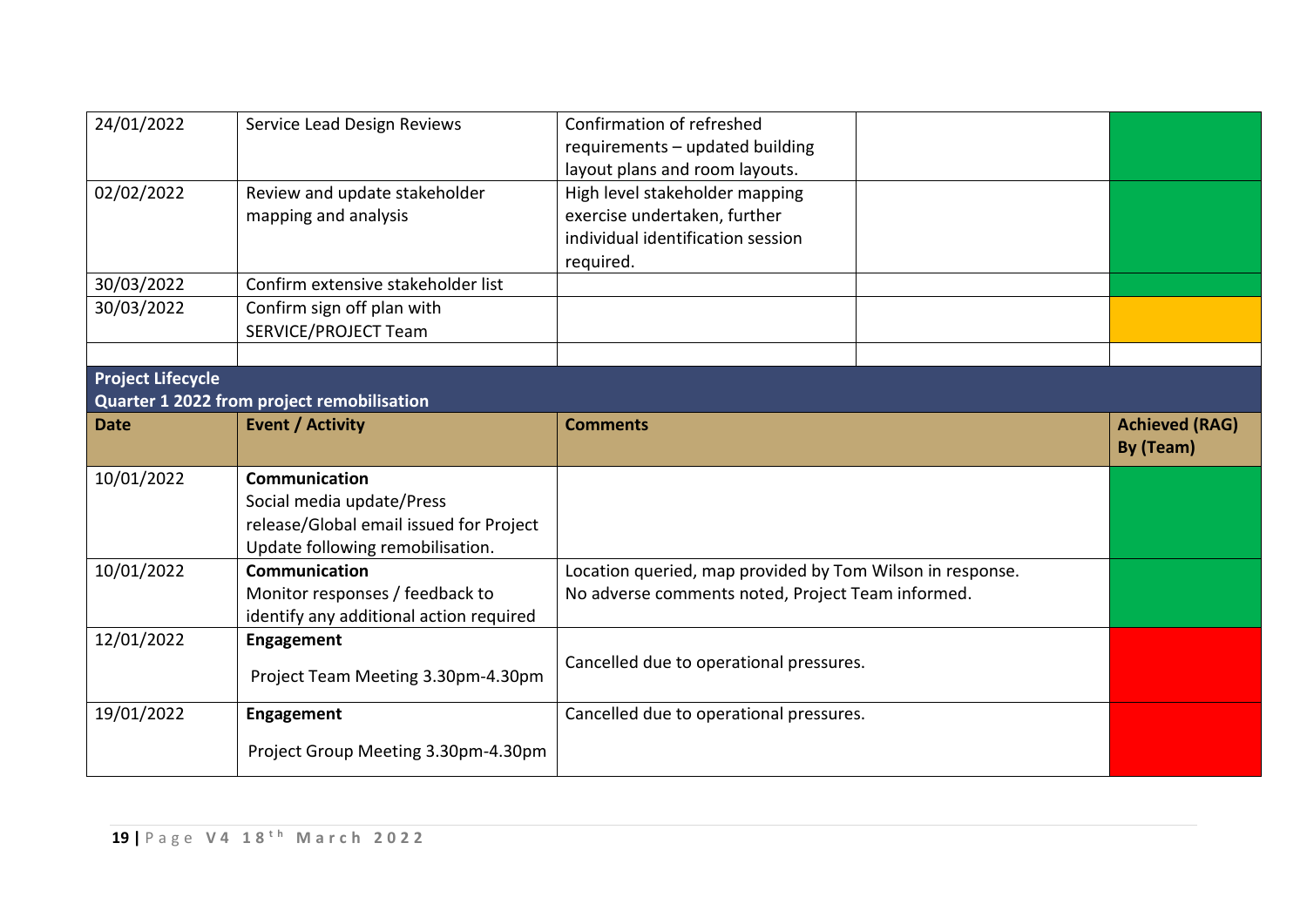| Service Design, Digital and Workforce<br><b>Sub Group Meeting</b><br>16/02/2022<br><b>Engagement</b> |                                    |
|------------------------------------------------------------------------------------------------------|------------------------------------|
|                                                                                                      |                                    |
|                                                                                                      |                                    |
|                                                                                                      |                                    |
| Project Team Meeting 3.30pm-4.30pm                                                                   |                                    |
| 03/03/2022<br>Engagement                                                                             |                                    |
| Service Design, Digital and Workforce                                                                |                                    |
| <b>Sub Group Meeting</b>                                                                             |                                    |
| 16/03/2022<br>Engagement                                                                             |                                    |
| Project Team Meeting 4.00pm-5.00pm                                                                   |                                    |
| 17/03/2022<br>Engagement                                                                             |                                    |
| Project Update to CHC and Local                                                                      |                                    |
| Councillors following remobilisation                                                                 |                                    |
| and refresh of OBC Information.                                                                      |                                    |
| 22/03/2022<br>Cancelled due to limited availability.<br>Engagement                                   |                                    |
| Project Group Meeting 4.00pm-5.00pm                                                                  |                                    |
| Quarter <sub>2</sub>                                                                                 |                                    |
| <b>Event / Activity</b><br><b>Comments</b><br><b>Date</b>                                            | <b>Achieved (RAG)</b><br>By (Team) |
| 05/04/2022<br>Service Design, Digital and Workforce<br><b>Sub Group Meeting</b>                      |                                    |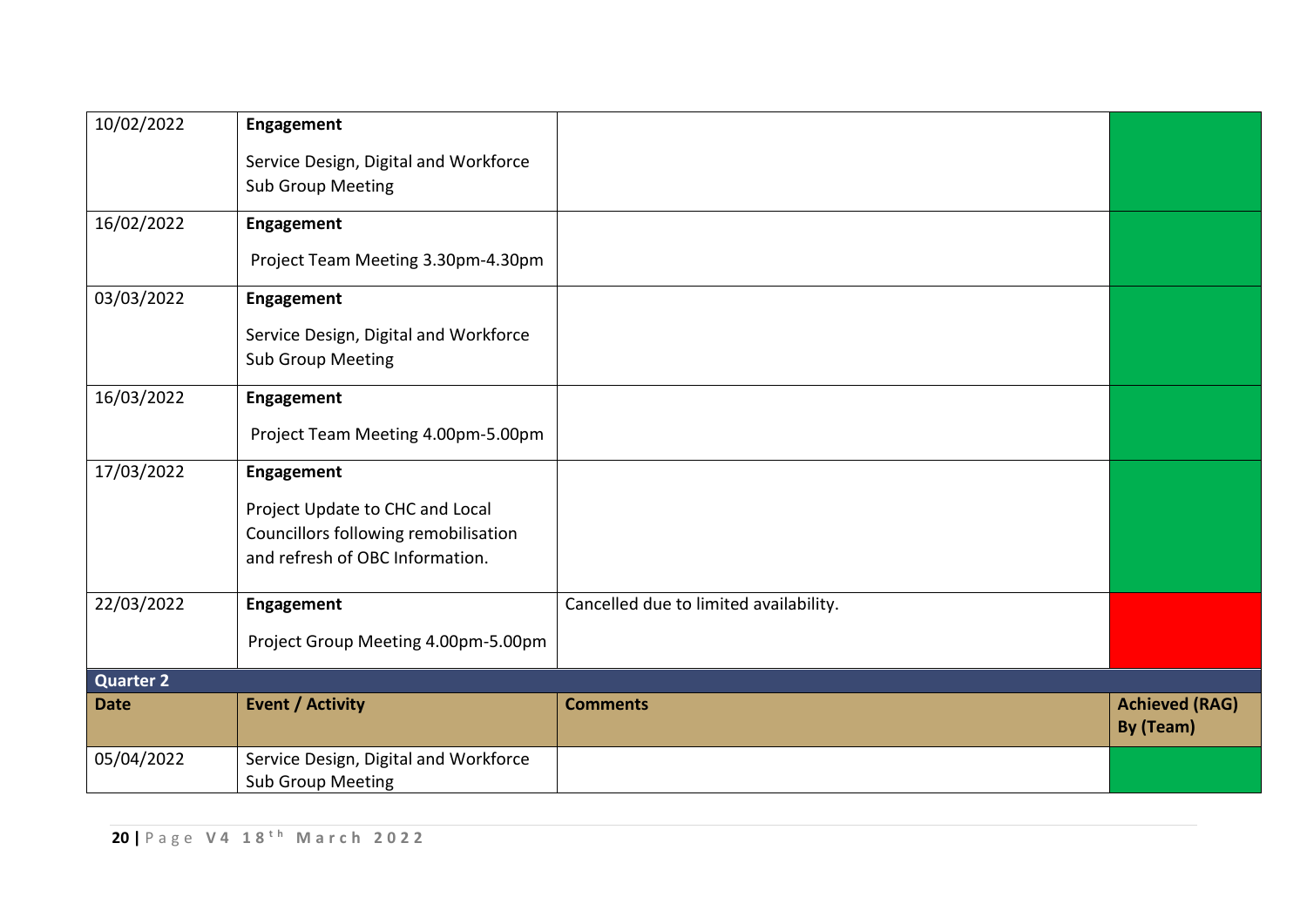| 13/04/2022       | Project Team Meeting 3.30pm-4.30pm  |                                               |                                    |
|------------------|-------------------------------------|-----------------------------------------------|------------------------------------|
| 21/04/2022       | Engagement                          | Rescheduled appointment (previously 22.03.22) |                                    |
|                  | Project Group Meeting 4.00pm-5.00pm |                                               |                                    |
| 11/05/2022       | Project Team Meeting 4.00pm-5.00pm  |                                               |                                    |
| 17/05/2022       | Project Group Meeting 4.00pm-5.00pm |                                               |                                    |
| 15/06/2022       | Project Team Meeting 3.30pm-4.30pm  |                                               |                                    |
| <b>Quarter 3</b> |                                     |                                               |                                    |
| <b>Date</b>      | <b>Event / Activity</b>             | <b>Comments</b>                               | <b>Achieved (RAG)</b><br>By (Team) |
| 13/07/2022       | Project Team Meeting 3.30pm-4.30pm  |                                               |                                    |
| 20/07/2022       | Project Group Meeting 3.30pm-4.30pm |                                               |                                    |
| 10/08/2022       | Project Team Meeting 3.30pm-4.30pm  |                                               |                                    |
| 20/09/2022       | Project Team Meeting 4.00pm-5.00pm  |                                               |                                    |
| 27/09/2022       | Project Group Meeting 4.00pm-5.00pm |                                               |                                    |
| <b>Quarter 4</b> |                                     |                                               |                                    |
| <b>Date</b>      | <b>Event / Activity</b>             | <b>Comments</b>                               | <b>Achieved (RAG)</b><br>By (Team) |
| 25/10/2022       | Project Team Meeting 4.00pm-5.00pm  |                                               |                                    |
| 17/11/2022       | Project Team Meeting 4.00pm-5.00pm  |                                               |                                    |
| 22/11/2022       | Project Group Meeting 4.00pm-5.00pm |                                               |                                    |
| 14/12/2022       | Project Team Meeting 3.30pm-4.30pm  |                                               |                                    |

| <b>Project Lifecycle</b><br><b>Quarter 1 2023</b> |                                    |                 |                             |
|---------------------------------------------------|------------------------------------|-----------------|-----------------------------|
| <b>Date</b>                                       | <b>Event / Activity</b>            | <b>Comments</b> | Achieved (RAG)<br>By (Team) |
| 24/01/2023                                        | Project Team Meeting 4.00pm-5.00pm |                 |                             |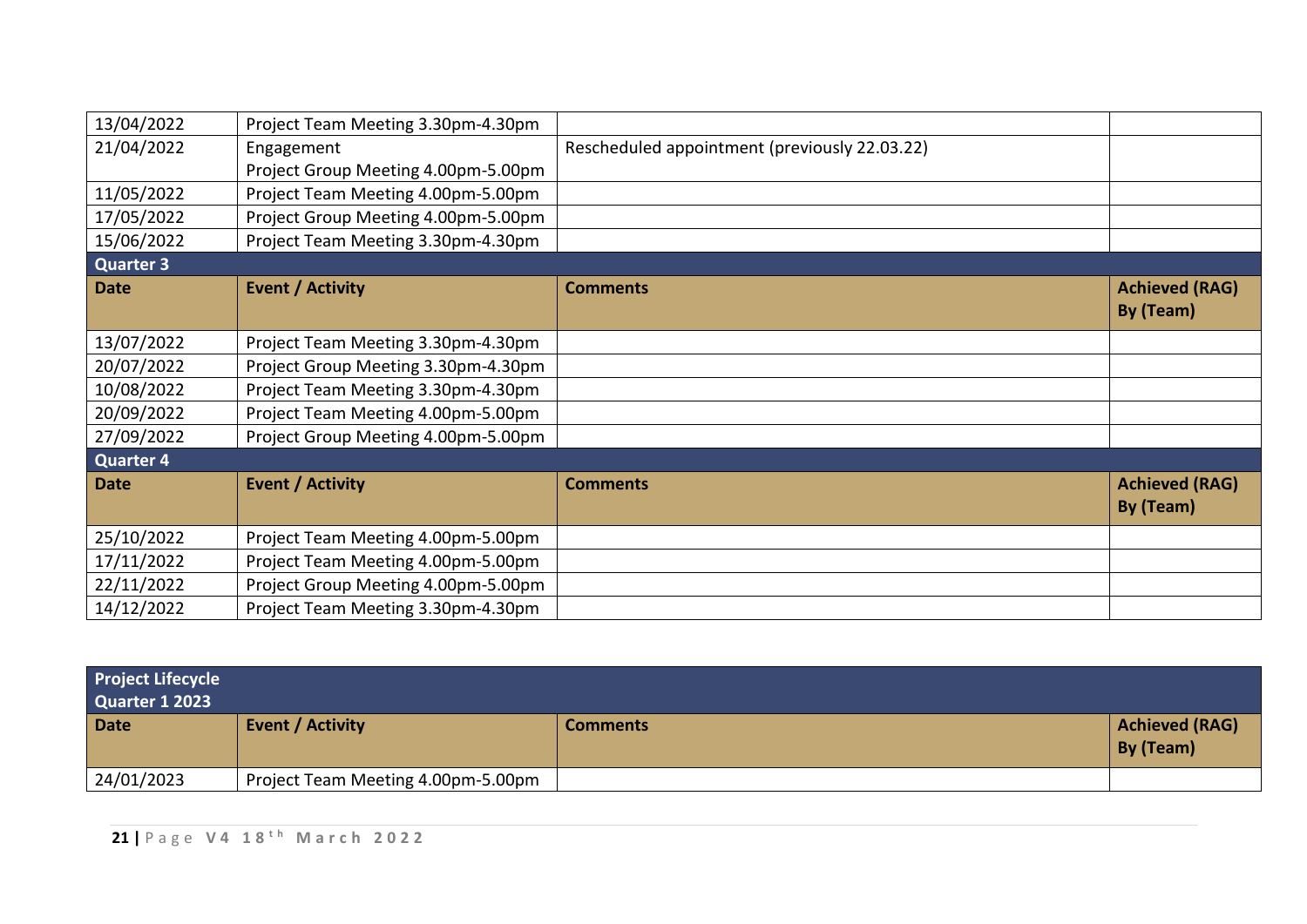| 31/01/2023       | Project Group Meeting 4.00pm-5.00pm |                 |                                    |
|------------------|-------------------------------------|-----------------|------------------------------------|
| 21/02/2023       | Project Team Meeting 4.00pm-5.00pm  |                 |                                    |
| 14/03/2023       | Project Team Meeting 4.00pm-5.00pm  |                 |                                    |
| 21/03/2023       | Project Group Meeting 4.00pm-5.00pm |                 |                                    |
| <b>Quarter 2</b> |                                     |                 |                                    |
| <b>Date</b>      | <b>Event / Activity</b>             | <b>Comments</b> | <b>Achieved (RAG)</b><br>By (Team) |
| 25/04/2023       | Project Team Meeting 4.00pm-5.00pm  |                 |                                    |
| 23/05/2023       | Project Team Meeting 4.00pm-5.00pm  |                 |                                    |
| 30/05/2023       | Project Group Meeting 4.00pm-5.00pm |                 |                                    |
| 27/06/2023       | Project Team Meeting 4.00pm-5.00pm  |                 |                                    |
|                  |                                     |                 |                                    |
| <b>Quarter 3</b> |                                     |                 |                                    |
| <b>Date</b>      | <b>Event / Activity</b>             | <b>Comments</b> | <b>Achieved (RAG)</b><br>By (Team) |
| 18/07/2023       | Project Team Meeting 4.00pm-5.00pm  |                 |                                    |
| 25/07/2023       | Project Group Meeting 4.00pm-5.00pm |                 |                                    |
| <b>Quarter 4</b> |                                     |                 |                                    |
| <b>Date</b>      | <b>Event / Activity</b>             | <b>Comments</b> | <b>Achieved (RAG)</b><br>By (Team) |
|                  |                                     |                 |                                    |
|                  |                                     |                 |                                    |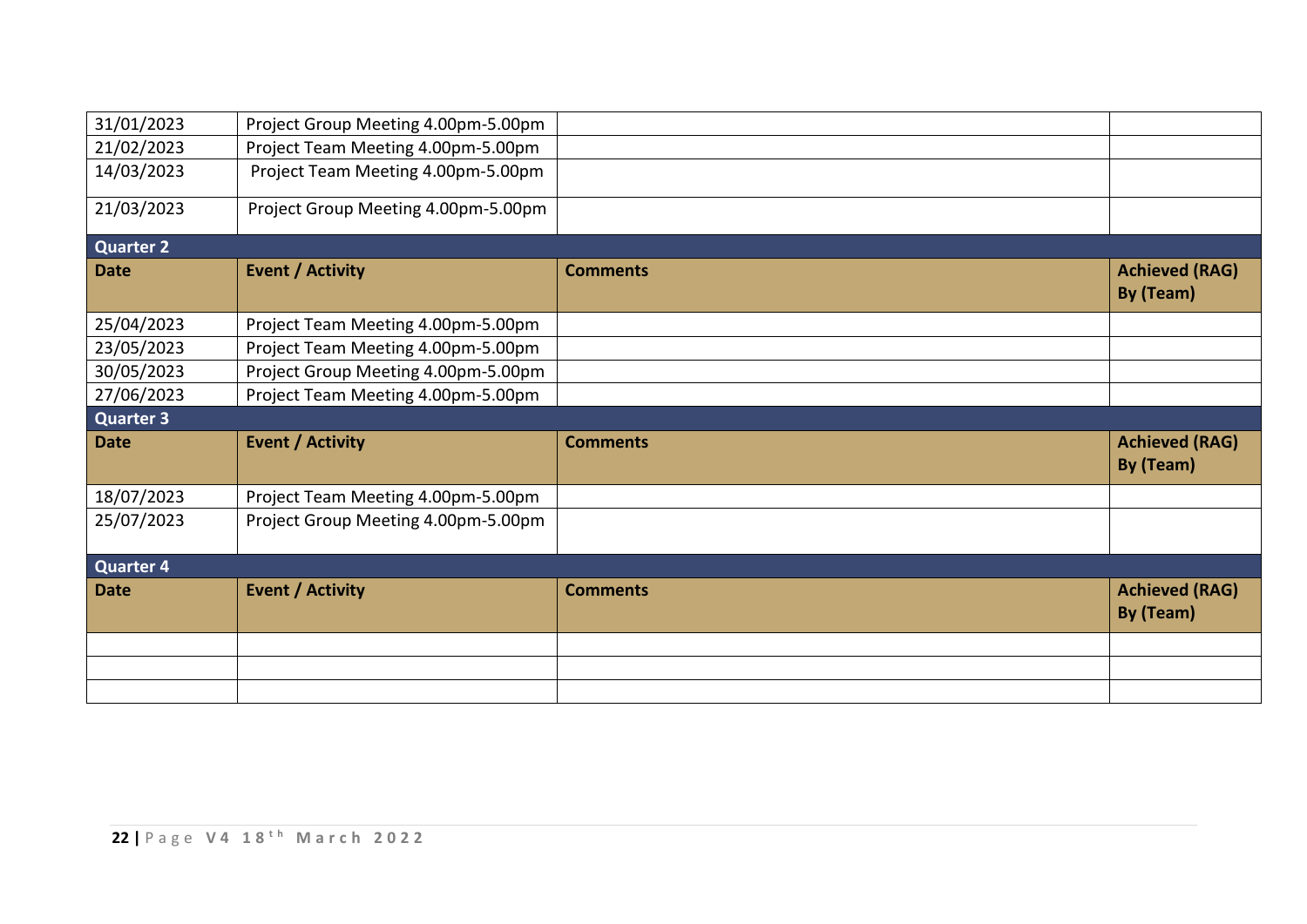## **APPENDIX 1 - CONTACT NUMBERS/EMAILS**

| <b>Name</b>                           | <b>Title</b>                                                               | <b>Telephone No</b>                  | <b>Email</b>                        |
|---------------------------------------|----------------------------------------------------------------------------|--------------------------------------|-------------------------------------|
| <b>Rhian Matthews</b><br>(was Dawson) | <b>Integrated System</b><br>Director,<br>Carmarthenshire<br>Spokesperson 1 | Tel 01554 899046<br>Mob 07929 340365 | Rhian.Dawson@wales.nhs.uk           |
| <b>Alex Williams</b>                  | Head of Integrated<br>Services<br>Spokesperson 2                           | 01267 228900 Est /<br>Ext: 2900      | AlexWilliams@carmarthenshire.gov.uk |
| Siân Morgan                           | <b>Planning Project</b><br>Manager<br>Lead planning contact                |                                      | Sian.Morgan18@wales.nhs.uk          |
| <b>Gaynor Megicks</b>                 | <b>Engagement Officer</b><br><b>Engagement Team</b><br>contact             | 01554 899056                         | Gaynor.Megicks@wales.nhs.uk         |
| Tom Wilson                            | Senior<br>Communications<br>Officer<br>Communications<br>Team contact      |                                      | Tom.Wilson@wales.nhs.uk             |